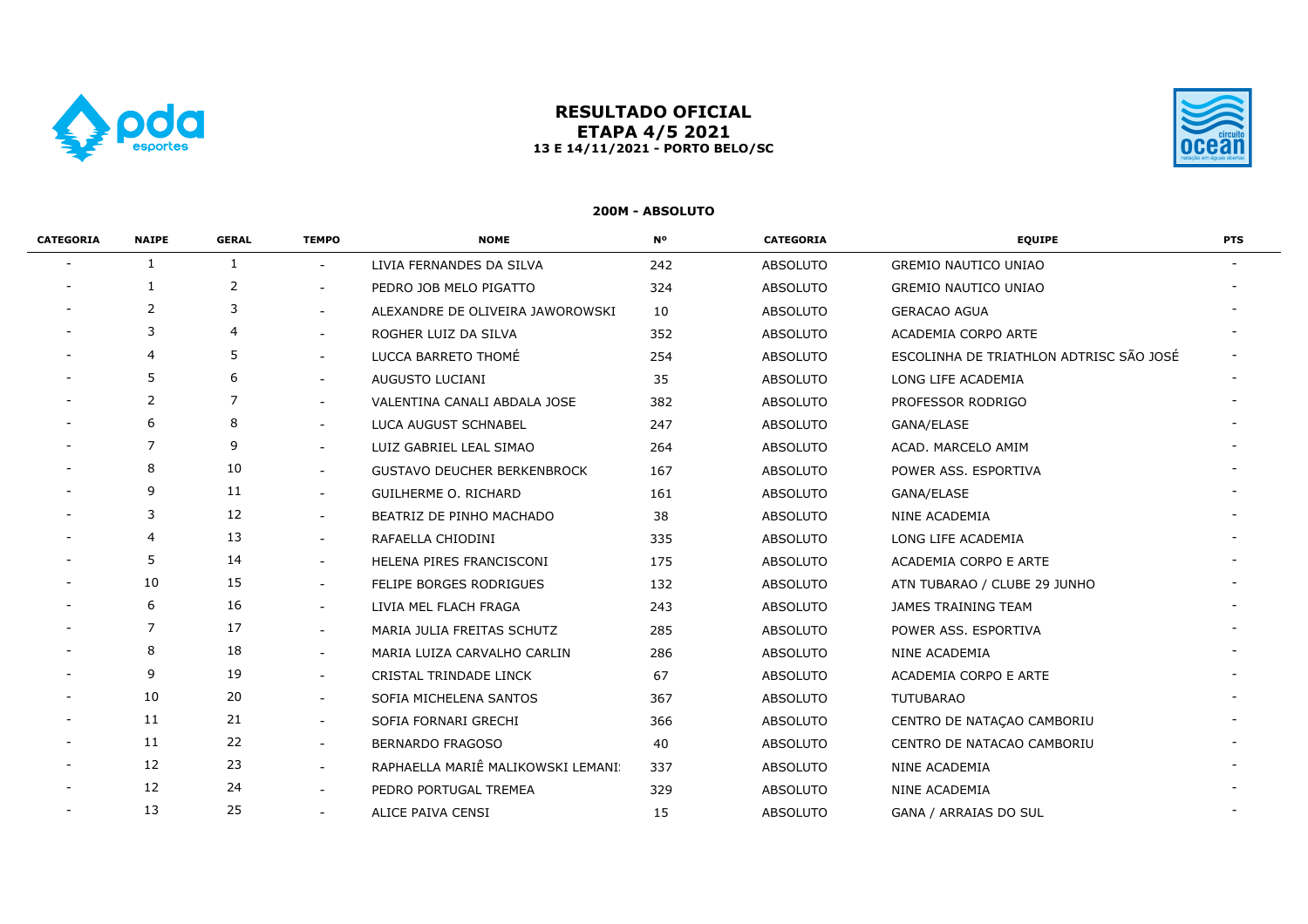| 13 | 26 |                          | RAFAEL VOLTOLINI DA SILVA      | 334 | ABSOLUTO        | RODRIGO                                 |                          |
|----|----|--------------------------|--------------------------------|-----|-----------------|-----------------------------------------|--------------------------|
| 14 | 27 | $\overline{\phantom{0}}$ | <b>VALENTINE IBARROS</b>       | 402 | <b>ABSOLUTO</b> | NINE ACADEMIA                           |                          |
| 14 | 28 |                          | LUIZ MATHEUS DE GODOY          | 267 | ABSOLUTO        | ADTRISC                                 |                          |
| 15 | 29 |                          | <b>JOANA LUCIANI</b>           | 199 | ABSOLUTO        | LONG LIFE ACADEMIA                      |                          |
| 16 | 30 |                          | PAULA AUTUORI TOMAZETI MATTOSO | 316 | ABSOLUTO        | MATTOSO TEAM                            |                          |
| 17 | 31 |                          | JULIA BARRETO THOMÉ            | 214 | ABSOLUTO        | ESCOLINHA DE TRIATHLON ADTRISC SÃO JOSÉ | $\overline{\phantom{0}}$ |
| 18 | 32 |                          | ISADORA DA SILVA               | 188 | ABSOLUTO        | NINE ACADEMIA                           |                          |
| 19 | 33 |                          | MARINA HILLMANN DE GODOY       | 288 | ABSOLUTO        | ADTRISC                                 |                          |

### **750M - FEMININO**

| <b>CATEGORIA</b>         | <b>NAIPE</b> | <b>GERAL</b> | <b>TEMPO</b> | <b>NOME</b>                    | <b>N°</b>      | <b>CATEGORIA</b>         | <b>EQUIPE</b>                            | <b>PTS</b> |
|--------------------------|--------------|--------------|--------------|--------------------------------|----------------|--------------------------|------------------------------------------|------------|
| <b>GERAL</b>             |              |              |              |                                |                |                          |                                          |            |
|                          | $\mathbf{1}$ | 4            | 00:14:28     | ISABELLA SEZERINO              | 187            | 10 a 13 ANOS - INFANTIL  | FACCHINI/ITAMIRIM/NOVOS CIELOS/NADAR     | 30         |
|                          | 2            | 10           | 00:15:33     | ANA COSTA MIGUEL               | 19             | 20 a 24 ANOS - SENIOR    | GANA/ELASE                               | 28         |
|                          | 3            | 11           | 00:15:58     | BEATRIZ CORRÊA PEIXER          | 37             | 10 a 13 ANOS - INFANTIL  | NADAR ITAJAÍ                             | 26         |
|                          | 4            | 15           | 00:16:11     | <b>CRISTINE FLACH</b>          | 71             | 30 a 34 ANOS - MASTER II | JAMES TRAINING TEAM                      | 24         |
| $\overline{\phantom{a}}$ | 5            | 19           | 00:16:48     | NATÁLIA MEDEIROS TEIXEIRA      | 307            | 20 a 24 ANOS - SENIOR    | GANA/ELASE                               | 22         |
| 10 a 13 ANOS - INFANTIL  |              |              |              |                                |                |                          |                                          |            |
| $\mathbf{1}$             | 14           | 37           | 00:18:23     | LUANA BORDIN BUARQUE           | 246            |                          | <b>TREINO TRAVESSIAS</b>                 | 20         |
| 2                        | 16           | 40           | 00:19:18     | LETÍCIA CATARINA DA SILVA      | 238            | 10 a 13 ANOS - INFANTIL  | CENTRO DE NATAÇÃO CAMBORIU               | 18         |
| 3                        | 21           | 51           | 00:20:59     | LUÍSA MARTINS DA SILVA         | 261            | 10 a 13 ANOS - INFANTIL  | ATN TUBARAO / CLUBE DE CAMPO             | 16         |
| $\overline{4}$           | 26           | 61           | 00:22:30     | MANUELLA DOS REIS BUTTENBENDER | 270            | 10 a 13 ANOS - INFANTIL  | MEDLEY ACADEMIA                          | 14         |
| 17 a 19 ANOS - JUNIOR    |              |              |              |                                |                |                          |                                          |            |
| 1                        | 8            | 29           | 00:17:26     | LAURA DE MEDEIROS MOREIRA      | 229            | 17 a 19 ANOS - JUNIOR    | LM SPORTS / ATN TUBARAO / CLUBE 29 JUNHO | 20         |
| 20 a 24 ANOS - SENIOR    |              |              |              |                                |                |                          |                                          |            |
| 1                        | 29           | 72           | 00:27:31     | LIVIAN DE OLIVEIRA MACHADO     | 244            | 20 a 24 ANOS - SENIOR    | ATN TUBARAO / ACAD. VITAL                | 20         |
| 30 a 34 ANOS - MASTER II |              |              |              |                                |                |                          |                                          |            |
| 1                        | 7            | 22           | 00:17:05     | FERNANDA MONTEIRO DE BRITO     | 142            | 30 a 34 ANOS - MASTER II | <b>TREINO TRAVESSIAS</b>                 | 20         |
| 2                        | 9            | 30           | 00:17:30     | ALANA LAIS PHILIPPS ANDRIOLLI  | $\overline{4}$ | 30 a 34 ANOS - MASTER II | <b>LM SPORTS</b>                         | 18         |
| 3                        | 13           | 36           | 00:18:22     | <b>FABÍOLA REINERT</b>         | 130            | 30 a 34 ANOS - MASTER II | GANA/ELASE                               | 16         |
| $\overline{4}$           | 24           | 58           | 00:21:32     | VANESSA JUSTO OLIVEIRA         | 384            | 30 a 34 ANOS - MASTER II | <b>SAPT TORRES</b>                       | 14         |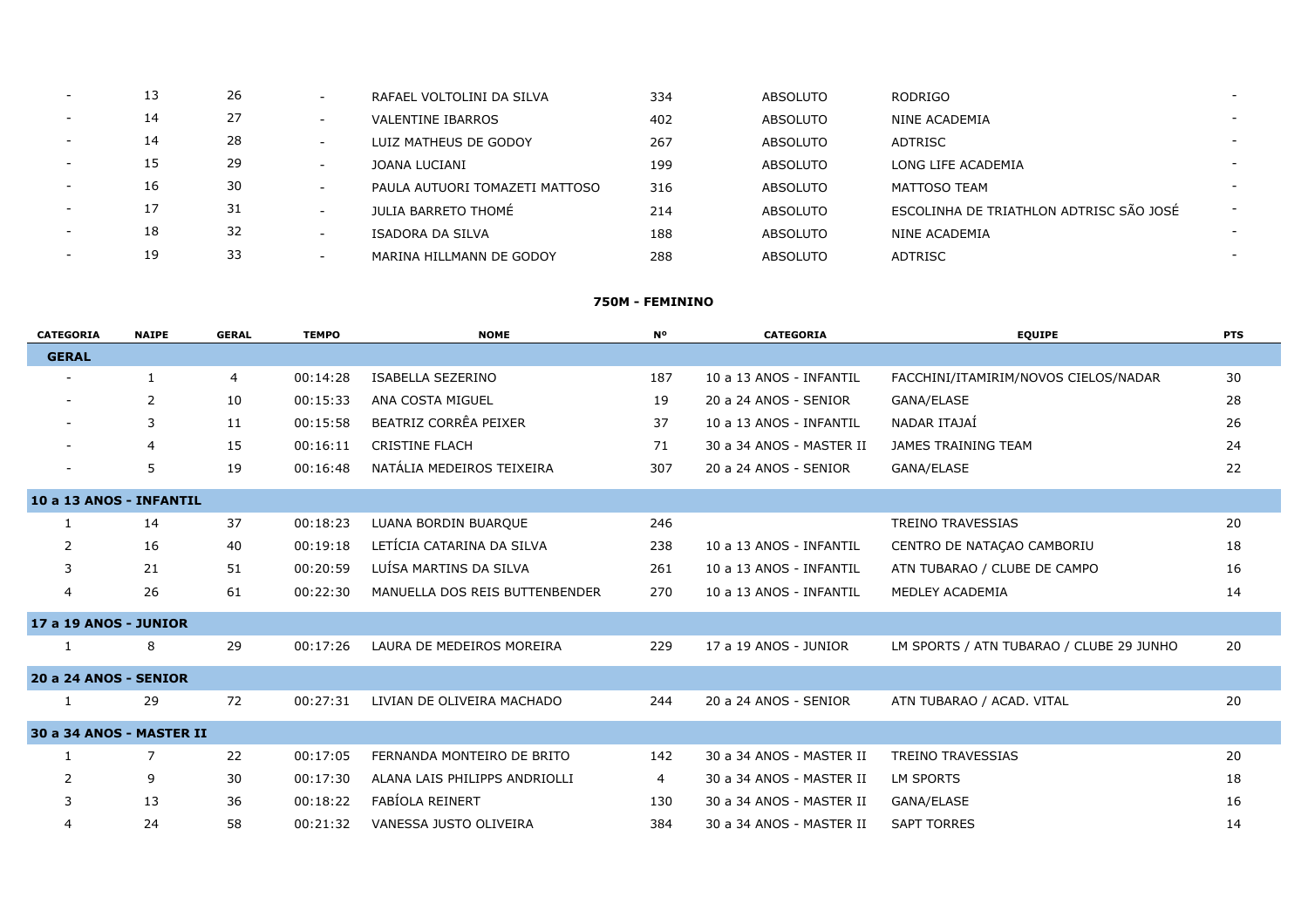| 5              | 25                        | 60 | 00:22:19 | FERNANDA CASCAES CAETANO         | 139 | 30 a 34 ANOS - MASTER II  | ATN TUBARAO / CLUBE 29 JUNHO    | 12 |
|----------------|---------------------------|----|----------|----------------------------------|-----|---------------------------|---------------------------------|----|
|                | 35 a 39 ANOS - MASTER III |    |          |                                  |     |                           |                                 |    |
| 1              | 6                         | 21 | 00:16:55 | CAMILA KUMINEK DE AMORIM         | 47  | 35 a 39 ANOS - MASTER III | CORPO E ARTE/YOGA PRAIA DA VILA | 20 |
|                | 40 a 44 ANOS - MASTER IV  |    |          |                                  |     |                           |                                 |    |
| 1              | 10                        | 31 | 00:17:59 | <b>ARIANE SANTANA</b>            | 30  | 40 a 44 ANOS - MASTER IV  | PEGOU DROPOU                    | 20 |
| $\mathcal{P}$  | 19                        | 45 | 00:19:59 | ANE BEATRIZ SANCHES ABRAÃO       | 26  | 40 a 44 ANOS - MASTER IV  | AQUATICOS / R&M ASS. ESPORTIVA  | 18 |
| 3              | 20                        | 47 | 00:20:41 | RENATA GARANI FERNANDES BERTLING | 343 | 40 a 44 ANOS - MASTER IV  | <b>SANTA SWIMMERS</b>           | 16 |
| $\overline{4}$ | 23                        | 55 | 00:21:05 | MARIA INEZ ARANTES               | 284 | 40 a 44 ANOS - MASTER IV  | <b>TREINO TRAVESSIAS</b>        | 14 |
|                | 45 a 49 ANOS - MASTER V   |    |          |                                  |     |                           |                                 |    |
| 1              | 15                        | 39 | 00:19:10 | DANIELA DINIZ DE AGOSTINO        | 77  | 45 a 49 ANOS - MASTER V   | POWER ASS, ESPORTIVA            | 20 |
| 2              | 17                        | 41 | 00:19:23 | CILENA GÜNTZEL                   | 61  | 45 a 49 ANOS - MASTER V   | GANA/ELASE                      | 18 |
| 3              | 22                        | 54 | 00:21:04 | ELOAH SUZANE CRISTOFOLINI        | 116 | 45 a 49 ANOS - MASTER V   | GANA/ELASE                      | 16 |
|                | 50 a 54 ANOS - MASTER VI  |    |          |                                  |     |                           |                                 |    |
| 1              | 12                        | 35 | 00:18:21 | DANUZA DAL PIZZOL                | 80  | 50 a 54 ANOS - MASTER VI  | DANUZA DAL PIZZOL               | 20 |
| 2              | 27                        | 65 | 00:23:35 | ELIETE ELIAS NUNES               | 111 | 50 a 54 ANOS - MASTER VI  | ATN TUBARAO / ACAD. VITAL       | 18 |
| 3              | 28                        | 69 | 00:24:09 | DENISE DE OLIVEIRA               | 85  | 50 a 54 ANOS - MASTER VI  | POWER ASS, ESPORTIVA            | 16 |
|                | 55 a 59 ANOS - MASTER VII |    |          |                                  |     |                           |                                 |    |
|                | 11                        | 34 | 00:18:17 | NOELI SANTOS BONFIM DUTRA        | 311 | 55 a 59 ANOS - MASTER VII | <b>TREINO TRAVESSIAS</b>        | 20 |
| 2              | 18                        | 44 | 00:19:40 | MARCIA FERREIRA MEDEIROS         | 275 | 55 a 59 ANOS - MASTER VII | GANA/ELASE                      | 18 |

## **750M - MASCULINO**

| <b>CATEGORIA</b>         | <b>NAIPE</b> | <b>GERAL</b> | <b>TEMPO</b> | <b>NOME</b>                | N°  | <b>CATEGORIA</b>          | <b>EQUIPE</b>              | <b>PTS</b> |  |  |
|--------------------------|--------------|--------------|--------------|----------------------------|-----|---------------------------|----------------------------|------------|--|--|
| <b>GERAL</b>             |              |              |              |                            |     |                           |                            |            |  |  |
| $\overline{\phantom{a}}$ |              |              | 00:13:40     | DIVONIR DOS SANTOS COSTA   | 91  | 14 a 16 ANOS - JUVENIL    | CENTRO DE NATAÇÃO CAMBORIU | 30         |  |  |
| $\overline{\phantom{a}}$ |              | ∠            | 00:13:42     | <b>GUILHERME MICHELSON</b> | 160 | 14 a 16 ANOS - JUVENIL    | CENTRO DE NATAÇÃO CAMBORIU | 28         |  |  |
| $\overline{\phantom{a}}$ |              |              | 00:14:24     | MARTÍN PAGANO BIOSCA       | 291 | 14 a 16 ANOS - JUVENIL    | GANA/ELASE                 | 26         |  |  |
| $\overline{\phantom{a}}$ | 4            |              | 00:14:29     | RICARDO A. M. DE MELLO     | 345 | 35 a 39 ANOS - MASTER III | <b>LM SPORTS</b>           | 24         |  |  |
| $\overline{\phantom{0}}$ |              | 6            | 00:14:32     | <b>BRUNO VILELA</b>        | 46  | 35 a 39 ANOS - MASTER III | <b>TENAZ</b>               | 22         |  |  |
| 10 a 13 ANOS - INFANTIL  |              |              |              |                            |     |                           |                            |            |  |  |
|                          | 9            | 12           | 00:15:58     | JOÃO VALENTE GOMES         | 202 | 10 a 13 ANOS - INFANTIL   | CO <sub>2</sub>            | 20         |  |  |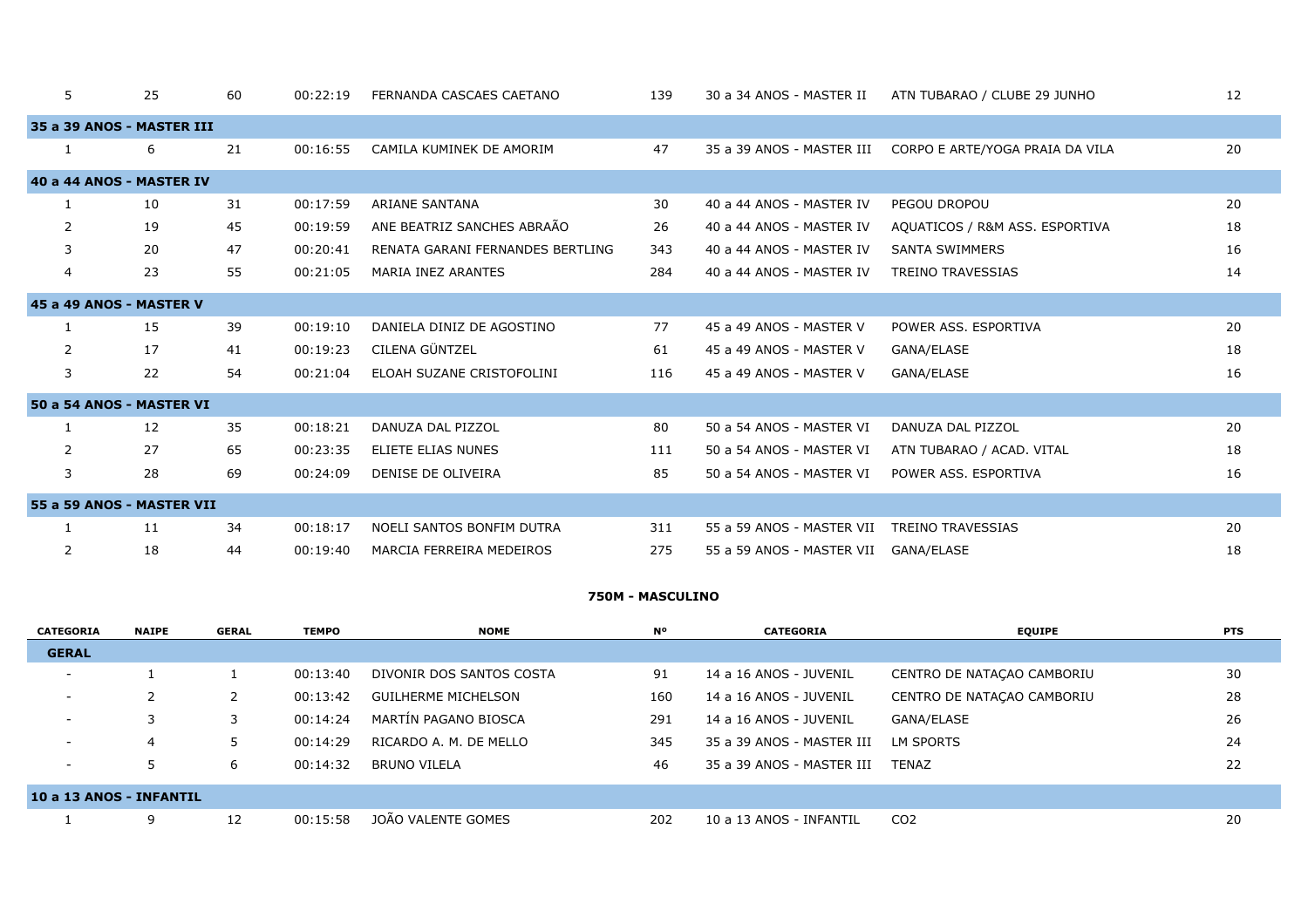| 2            | 12                        | 16             | 00:16:12 | DAVI BATISTA SANCHEZ               | 81  | 10 a 13 ANOS - INFANTIL   | PREFEITURA DE MARINGA                               | 18             |
|--------------|---------------------------|----------------|----------|------------------------------------|-----|---------------------------|-----------------------------------------------------|----------------|
| 3            | 16                        | 23             | 00:17:20 | FILIPE PIGATTO XAVIER DA SILVA     | 147 | 10 a 13 ANOS - INFANTIL   | ASSOCIAÇÃO LEOPOLDINA JUVENIL                       | 16             |
|              | 17                        | 24             | 00:17:22 | GUILHERME GASTAL BING SAVINO       | 159 | 10 a 13 ANOS - INFANTIL   | ASSOC. LEOPOLDINA JUVENIL                           | 14             |
| 5            | 19                        | 26             | 00:17:24 | PEDRO LEAL BOERI                   | 325 | 10 a 13 ANOS - INFANTIL   | ESCOLINHA DE TRIATHLON ADTRISC SÃO JOSÉ L           | 12             |
| 6            | 25                        | 42             | 00:19:35 | BRUNO CARDOSO POSSENTI             | 43  | 10 a 13 ANOS - INFANTIL   | ATN TUBARAO / CLUBE DE CAMPO                        | 10             |
| 7            | 28                        | 48             | 00:20:52 | VINICIUS MARQUES RODRIGUES MACHAI  | 387 | 10 a 13 ANOS - INFANTIL   | <b>CLUBE ALIANÇA</b>                                | 9              |
| 8            | 35                        | 59             | 00:22:00 | LUCA FERNANDEZ LEMME               | 403 | 10 a 13 ANOS - INFANTIL   | RAIA MARISCAL                                       | 8              |
| 9            | 36                        | 62             | 00:23:05 | BERNARDO GUIMARAES ARANHA DE ARA   | 400 | 10 a 13 ANOS - INFANTIL   | TREINO TRAVESSIAS                                   | $\overline{7}$ |
|              | 14 a 16 ANOS - JUVENIL    |                |          |                                    |     |                           |                                                     |                |
| $\mathbf{1}$ | $\overline{7}$            | 8              | 00:15:24 | GABRIEL DE ALMEIDA DOS SANTOS      | 151 | 14 a 16 ANOS - JUVENIL    | ADACEMIA C3                                         | 20             |
| 2            | 24                        | 38             | 00:18:51 | RAFAEL BUARQUE FUMAGALLI           | 404 | 14 a 16 ANOS - JUVENIL    | <b>SEM EQUIPE</b>                                   | 18             |
| 3            | 26                        | 43             | 00:19:38 | JUAN ALEJANDRO DA SILVA            | 212 | 14 a 16 ANOS - JUVENIL    | CENTRO DE NATAÇÃO CAMBORIU                          | 16             |
| 4            | 33                        | 56             | 00:21:19 | EDUARDO FABIANO GELATI DA CONCEIC. | 104 | 14 a 16 ANOS - JUVENIL    | COLEGIO SUPERATIVO UNOESC                           | 14             |
|              | 25 a 29 ANOS - MASTER I   |                |          |                                    |     |                           |                                                     |                |
| $\mathbf{1}$ | 6                         | $\overline{7}$ | 00:15:23 | <b>FELIPE SGOBERO</b>              | 137 | 25 a 29 ANOS - MASTER I   | APAN MARINGA                                        | 20             |
| 2            | 8                         | 9              | 00:15:25 | JORGE LUCAS GUIMARÃES SILVA        | 207 | 25 a 29 ANOS - MASTER I   | <b>SEM EQUIPE</b>                                   | 18             |
|              | 30 a 34 ANOS - MASTER II  |                |          |                                    |     |                           |                                                     |                |
| 1            | 15                        | 20             | 00:16:50 | <b>DOUGLAS BRUCHADO</b>            | 93  | 30 a 34 ANOS - MASTER II  | CORE ACADEMIA                                       | 20             |
| 2            | 20                        | 27             | 00:17:25 | IAMAI DE ARAUJO CEZAR              | 183 | 30 a 34 ANOS - MASTER II  | <b>QUALITY FIT</b>                                  | 18             |
| 3            | 29                        | 49             | 00:20:53 | LUCAS RODRIGUES MACHADO            | 253 | 30 a 34 ANOS - MASTER II  | CLUBE ALIANÇA                                       | 16             |
|              | 32                        | 53             | 00:21:01 | <b>FELIPPE HONORATO</b>            | 138 | 30 a 34 ANOS - MASTER II  | ATN TUBARAO / ACAD. VITAL                           | 14             |
| 5            | 41                        | 68             | 00:24:03 | PEDRO PANAZZOLO                    | 328 | 30 a 34 ANOS - MASTER II  | ACADEMIA CORPO E ARTE                               | 12             |
|              | 35 a 39 ANOS - MASTER III |                |          |                                    |     |                           |                                                     |                |
| $\mathbf{1}$ | 13                        | 17             | 00:16:13 | THIAGO FERREIRA KUNTZER            | 377 | 35 a 39 ANOS - MASTER III | CAVALARIA PMSC                                      | 20             |
| 2            | 14                        | 18             | 00:16:45 | PEDRO DARRIGO DE PAULA             | 323 | 35 a 39 ANOS - MASTER III | ATN TUBARAO / ACAD. VITAL                           | 18             |
| 3            | 21                        | 28             | 00:17:26 | LEONARDO MELLO                     | 235 | 35 a 39 ANOS - MASTER III | <b>LM SPORTS</b>                                    | 16             |
|              | 30                        | 50             | 00:20:58 | GUSTAVO CAVIQUIOLI                 | 165 | 35 a 39 ANOS - MASTER III | MASTER BLUMENAU                                     | 14             |
| 5            | 34                        | 57             | 00:21:20 | JONAS ORBEN                        | 206 |                           | 35 a 39 ANOS - MASTER III ATN TUBARAO / ACAD. VITAL | 12             |
|              | 40 a 44 ANOS - MASTER IV  |                |          |                                    |     |                           |                                                     |                |
| $\mathbf{1}$ | 10                        | 13             | 00:16:10 | <b>EDERSON LAURINDO</b>            | 95  | 40 a 44 ANOS - MASTER IV  | POWER ASS, ESPORTIVA                                | 20             |
| 2            | 22                        | 32             | 00:18:01 | LUIZ JOSÉ DA SILVA JUNIOR          | 266 | 40 a 44 ANOS - MASTER IV  | <b>TREINO TRAVESSIAS</b>                            | 18             |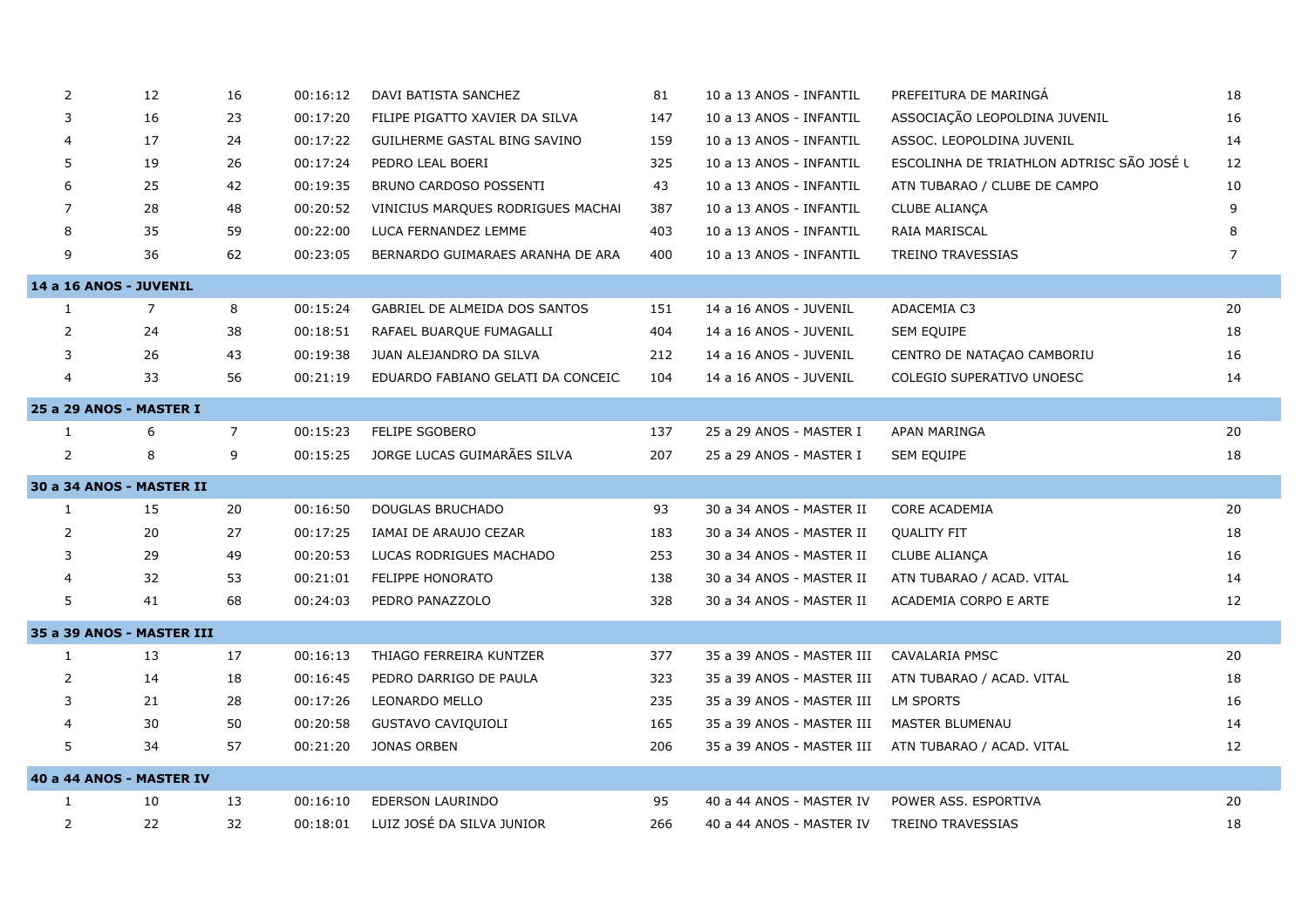| 3              | 23                         | 33 | 00:18:03 | <b>EDUARDO DALLAGNOL</b>         | 103          | 40 a 44 ANOS - MASTER IV             | GANA/ELASE                   | 16 |
|----------------|----------------------------|----|----------|----------------------------------|--------------|--------------------------------------|------------------------------|----|
| 4              | 37                         | 63 | 00:23:14 | WAGNER MACHADO FELISBERTO        | 392          | 40 a 44 ANOS - MASTER IV             | ATN TUBARAO / CLUBE DE CAMPO | 14 |
| 5              | 40                         | 67 | 00:24:02 | MAURICIO RIBEIRO DA SILVA        | 296          | 40 a 44 ANOS - MASTER IV             | POWER ASS, ESPORTIVA         | 12 |
|                | 45 a 49 ANOS - MASTER V    |    |          |                                  |              |                                      |                              |    |
| 1              | 11                         | 14 | 00:16:11 | ROGER JAWOROWSKI                 | 350          | 45 a 49 ANOS - MASTER V              | <b>GERACAO AGUA</b>          | 20 |
| $\overline{2}$ | 18                         | 25 | 00:17:23 | MAURO BING SAVINO                | 297          | 45 a 49 ANOS - MASTER V              | <b>TRUST</b>                 | 18 |
| 3              | 27                         | 46 | 00:20:22 | <b>STEPHAN</b>                   | 371          | 45 a 49 ANOS - MASTER V              | CLUBE ATIRADORES ITAJAI      | 16 |
| $\overline{4}$ | 38                         | 64 | 00:23:32 | ROGÉRIO FRIAS DE ARAÚJO OLIVEIRA | 351          | 45 a 49 ANOS - MASTER V              | <b>TREINO TRAVESSIAS</b>     | 14 |
| 5              | 44                         | 73 | 00:30:01 | LUCAS ARAÚJO PUNDER              | 248          | 45 a 49 ANOS - MASTER V              | <b>GPA ASSESSORIA</b>        | 12 |
|                | 50 a 54 ANOS - MASTER VI   |    |          |                                  |              |                                      |                              |    |
| 1              | 43                         | 71 | 00:25:40 | <b>ACLIS FORTUNATO</b>           | $\mathbf{1}$ | 50 a 54 ANOS - MASTER VI             | ATN TUBARAO / ACAD. VITAL    | 20 |
|                | 55 a 59 ANOS - MASTER VII  |    |          |                                  |              |                                      |                              |    |
| 1              | 39                         | 66 | 00:23:58 | <b>EDSON RUI CASTILHO</b>        | 100          | 55 a 59 ANOS - MASTER VII            | GANA/ELASE                   | 20 |
| 2              | 42                         | 70 | 00:24:37 | JORGE LUIS BRAGE NOZARI          | 208          | 55 a 59 ANOS - MASTER VII            | ACAD. PEIXINHO AZUL          | 18 |
|                | 60 a 64 ANOS - MASTER VIII |    |          |                                  |              |                                      |                              |    |
|                | 31                         | 52 | 00:21:00 | MARCO ANTONIO CHIARADIA          | 278          | 60 a 64 ANOS - MASTER VIII LM SPORTS |                              | 20 |
|                | 70+ ANOS - MASTER X        |    |          |                                  |              |                                      |                              |    |
|                | 45                         | 74 | 00:30:06 | <b>ANTONIO MACHADO</b>           | 29           | 70+ ANOS - MASTER X                  | POWER ASS, ESPORTIVA         | 20 |

### **1500M - FEMININO**

| <b>CATEGORIA</b>         | <b>NAIPE</b> | <b>GERAL</b> | <b>TEMPO</b> | <b>NOME</b>                           | <b>N°</b> | <b>CATEGORIA</b>         | <b>EQUIPE</b>                  | <b>PTS</b> |  |  |
|--------------------------|--------------|--------------|--------------|---------------------------------------|-----------|--------------------------|--------------------------------|------------|--|--|
| <b>GERAL</b>             |              |              |              |                                       |           |                          |                                |            |  |  |
| $\overline{\phantom{0}}$ |              | 16           | 00:22:23     | AMANDA MARTINS                        | 16        | 17 a 19 ANOS - JUNIOR    | NADAR ITAJAI                   | 30         |  |  |
| $\overline{\phantom{0}}$ |              | 33           | 00:25:16     | <b>GABRIELE CASAGRANDE DOS SANTOS</b> | 154       | 14 a 16 ANOS - JUVENIL   | JOINVILLE NATAÇÃO              | 28         |  |  |
| $\overline{\phantom{0}}$ | 3            | 34           | 00:25:24     | ESTER SEBOLD DE ALMEIDA               | 120       | 17 a 19 ANOS - JUNIOR    | ESCOLINHA DE TRIATLHON ADTRISC | 26         |  |  |
| $\overline{\phantom{0}}$ | 4            | 53           | 00:27:03     | LUCIANA DIAS PIGATTO                  | 255       | 45 a 49 ANOS - MASTER V  | ASSOCIAÇÃO LEOPOLDINA JUVENIL  | 24         |  |  |
| $\overline{\phantom{0}}$ | 5            | 54           | 00:27:04     | DANIELA FERNANDES SAMPAIO             | 263       | 40 a 44 ANOS - MASTER IV | <b>GREMIO NAUTICO UNIAO</b>    | 22         |  |  |
| 10 a 13 ANOS - INFANTIL  |              |              |              |                                       |           |                          |                                |            |  |  |
|                          | 9            | 70           | 00:28:20     | LETÍCIA AVELINO GRANDO                | 237       | 10 a 13 ANOS - INFANTIL  | ATN TUBARAO / CLUBE 29 JUNHO   | 20         |  |  |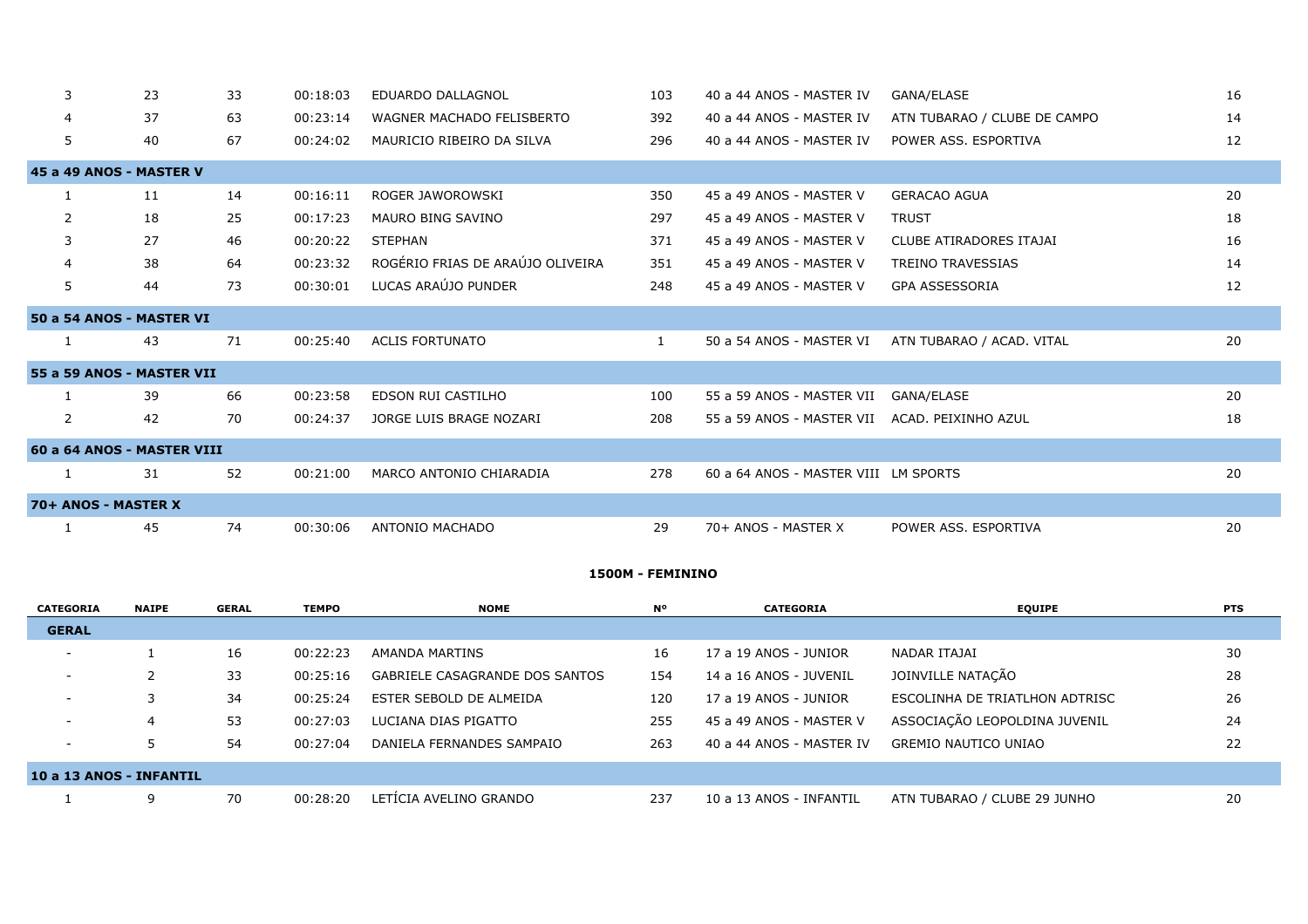|                | <b>20 a 24 ANOS - SENIOR</b> |     |          |                              |     |                           |                                |    |
|----------------|------------------------------|-----|----------|------------------------------|-----|---------------------------|--------------------------------|----|
| $\mathbf{1}$   | 12                           | 83  | 00:29:27 | ISABELA ZUMBLICK GONCALVES   | 186 | 20 a 24 ANOS - SENIOR     | ATN TUBARAO / CLUBE 29 JUNHO   | 20 |
| $\overline{2}$ | 23                           | 124 | 00:33:17 | PAMELA MAZON                 | 314 | 20 a 24 ANOS - SENIOR     | ATN TUBARAO / ACAD. VITAL      | 18 |
| 3              | 31                           | 138 | 00:34:29 | JHOSENY SOUZA SANTOS         | 198 | 20 a 24 ANOS - SENIOR     | TREINO TRAVESSIAS              | 16 |
|                | 25 a 29 ANOS - MASTER I      |     |          |                              |     |                           |                                |    |
| $\mathbf{1}$   | 28                           | 132 | 00:33:43 | JULY FELISBINO FERNANDES     | 220 | 25 a 29 ANOS - MASTER I   | ATN TUBARAO / CLUBE 29 JUNHO   | 20 |
| 2              | 36                           | 150 | 00:36:03 | KATERYNE KLUG DE SOUZA       | 223 | 25 a 29 ANOS - MASTER I   | PAULA RAMOS ESPORTE CLUBE      | 18 |
|                | 30 a 34 ANOS - MASTER II     |     |          |                              |     |                           |                                |    |
| $\mathbf{1}$   | 27                           | 131 | 00:33:42 | ANA OLIVIA NUNES BEZERRA     | 20  | 30 a 34 ANOS - MASTER II  | GANA/ELASE                     | 20 |
| 2              | 30                           | 137 | 00:34:28 | JÉSSICA KARLLA DOS ANJOS     | 196 | 30 a 34 ANOS - MASTER II  | <b>SEM EQUIPE</b>              | 18 |
| 3              | 35                           | 146 | 00:35:38 | BÁRBARA DE FÁTIMA DEPOLE     | 36  | 30 a 34 ANOS - MASTER II  | ACADEMIA VIDA ATIVA            | 16 |
| 4              | 41                           | 159 | 00:38:43 | JULIANA DA ROSA RODRIGUES    | 216 | 30 a 34 ANOS - MASTER II  | <b>SAPT TORRES</b>             | 14 |
| 5              | 49                           | 173 | 00:44:02 | LARISSA DONATO               | 227 | 30 a 34 ANOS - MASTER II  | PREFEITURA DE MARINGA          | 12 |
|                | 35 a 39 ANOS - MASTER III    |     |          |                              |     |                           |                                |    |
| $\mathbf{1}$   | 8                            | 65  | 00:27:51 | CAROLINE FLACH ABBIS         | 56  | 35 a 39 ANOS - MASTER III | JAMES TRAINING TEAM            | 20 |
| 2              | 11                           | 79  | 00:29:06 | ANA PAULA DA ROSA SILVA      | 21  | 35 a 39 ANOS - MASTER III | RAIA SUL                       | 18 |
| 3              | 13                           | 84  | 00:29:28 | NATALI NARDOM SCHAPINSKY     | 305 | 35 a 39 ANOS - MASTER III | <b>GAYA FITNESS CLUB</b>       | 16 |
| 4              | 14                           | 96  | 00:30:40 | ROSIANE ALVES DA SILVA       | 358 | 35 a 39 ANOS - MASTER III | AQUATICOS / R&M ASS. ESPORTIVA | 14 |
| 5              | 22                           | 121 | 00:32:39 | GIANNE SOUZA KRACIK          | 155 | 35 a 39 ANOS - MASTER III | GANA/ELASE                     | 12 |
| 6              | 24                           | 126 | 00:33:25 | <b>JESSIE LODI</b>           | 197 | 35 a 39 ANOS - MASTER III | <b>ASTEL</b>                   | 10 |
| 7              | 25                           | 127 | 00:33:30 | <b>GISELLE MARI SPECK</b>    | 156 | 35 a 39 ANOS - MASTER III | GANA/ELASE                     | 9  |
| 8              | 26                           | 130 | 00:33:41 | MILENA FARIAS DA SILVA       | 302 | 35 a 39 ANOS - MASTER III | AQUATICOS / R&M ASS. ESPORTIVA | 8  |
| 9              | 43                           | 165 | 00:40:54 | FERNANDA HINNIG              | 141 | 35 a 39 ANOS - MASTER III | TREINO TRAVESSIAS              | 7  |
| 10             | 48                           | 172 | 00:44:01 | DÉBORA REGINA FELIPE         | 83  | 35 a 39 ANOS - MASTER III | PREFEITURA DE MARINGA          | 6  |
|                | 40 a 44 ANOS - MASTER IV     |     |          |                              |     |                           |                                |    |
| $\mathbf{1}$   | 10                           | 76  | 00:28:43 | <b>MAGALI COSTA</b>          | 269 | 40 a 44 ANOS - MASTER IV  | AQUATICOS / R&M ASS. ESPORTIVA | 20 |
| 2              | 17                           | 102 | 00:30:59 | ALESSANDRA MEDEIROS          | 5   | 40 a 44 ANOS - MASTER IV  | VAFTRI                         | 18 |
| 3              | 18                           | 104 | 00:31:10 | LINDSAY THAIS ARNDT          | 241 | 40 a 44 ANOS - MASTER IV  | #NEMQUEMORRA                   | 16 |
| 4              | 29                           | 134 | 00:34:02 | ISIS PAZ PORTINHO            | 189 | 40 a 44 ANOS - MASTER IV  | IRONMIND ASS, ESPORTIVA        | 14 |
| 5              | 44                           | 166 | 00:41:49 | <b>TALITA AFFONSO GASPAR</b> | 372 | 40 a 44 ANOS - MASTER IV  | GANA / ARRAIAS DO SUL          | 12 |

**45 a 49 ANOS - MASTER V**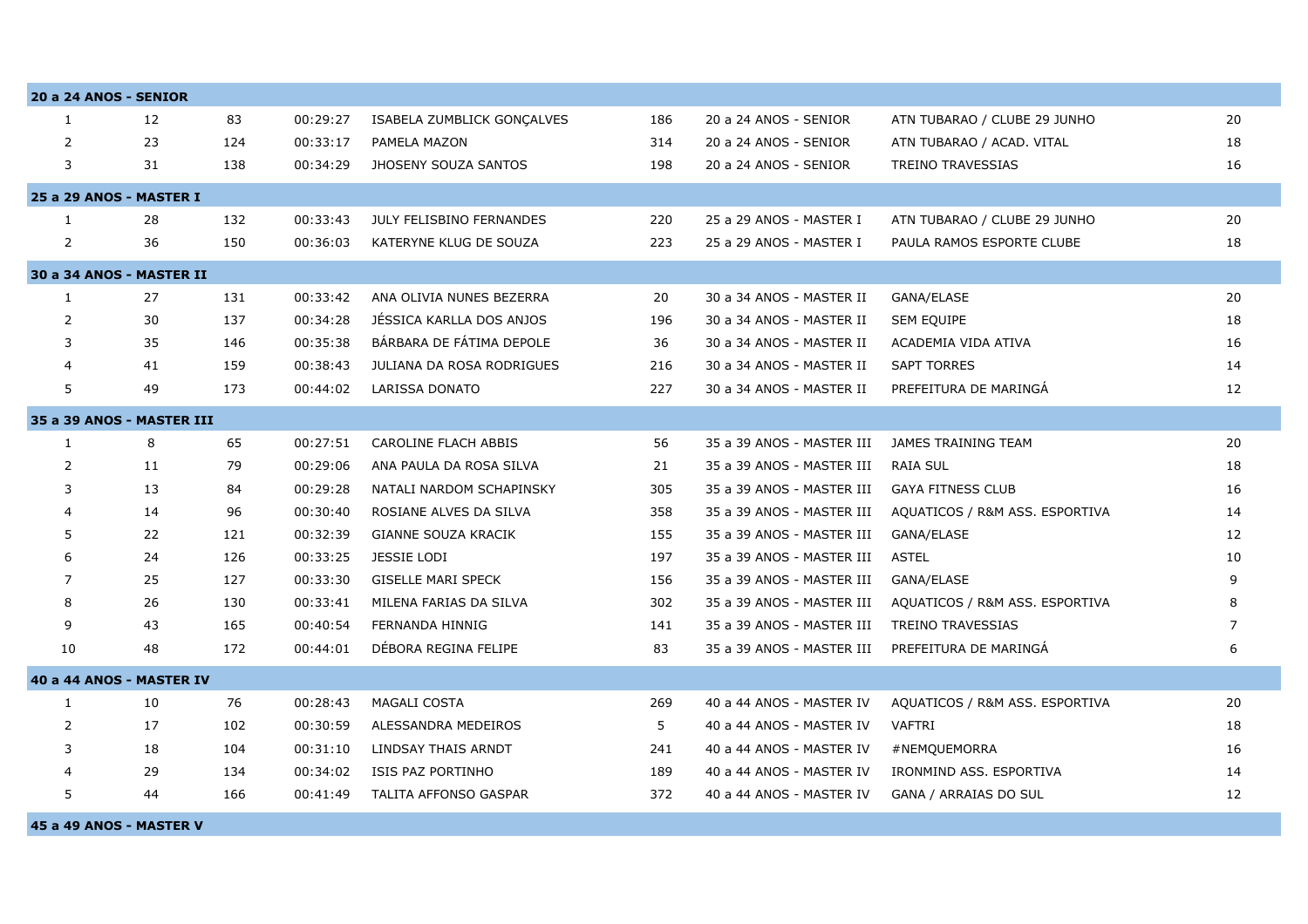| $\mathbf{1}$   | 6                          | 55  | 00:27:08 | CLAUDIA PEREIRA LIMA SKALTSAS      | 64  | 45 a 49 ANOS - MASTER V                          | ASSOC. LEOPOLDINA JUVENIL                                         | 20 |
|----------------|----------------------------|-----|----------|------------------------------------|-----|--------------------------------------------------|-------------------------------------------------------------------|----|
| 2              | $\overline{7}$             | 57  | 00:27:16 | SARA GABRIEL                       | 362 | 45 a 49 ANOS - MASTER V                          | <b>GERACAO AGUA</b>                                               | 18 |
| 3              | 16                         | 101 | 00:30:58 | FERNANDA GASTAL                    | 140 | 45 a 49 ANOS - MASTER V                          | <b>GREMIO NAUTICO UNIAO</b>                                       | 16 |
| $\overline{4}$ | 20                         | 116 | 00:32:05 | DANIELA LOPER CORREA               | 78  | 45 a 49 ANOS - MASTER V                          | <b>GAYA FITNESS CLUB</b>                                          | 14 |
| 5              | 21                         | 118 | 00:32:27 | ANE DE OLIVEIRA JAWOROWSKI         | 27  | 45 a 49 ANOS - MASTER V                          | <b>GERACAO AGUA</b>                                               | 12 |
| 6              | 34                         | 143 | 00:35:27 | CAROLINA BARBOSA                   | 53  | 45 a 49 ANOS - MASTER V                          | ATN TUBARAO / ACAD. VITAL                                         | 10 |
| 7              | 37                         | 152 | 00:36:22 | CRISTIANE FERNANDES                | 68  | 45 a 49 ANOS - MASTER V                          | <b>GERACAO AGUA</b>                                               | 9  |
| 8              | 45                         | 168 | 00:42:04 | ELIZABETH CRISTINA DONATO DE MORAI | 115 | 45 a 49 ANOS - MASTER V                          | PREFEITURA DE MARINGA                                             | 8  |
| 9              | 50                         | 174 | 00:44:04 | CARLA MARQUES NUNES                | 48  | 45 a 49 ANOS - MASTER V                          | SEM EQUIPE                                                        | 7  |
| 10             | 53                         | 181 | 00:47:48 | <b>ELIZABETH NEVES</b>             | 18  | 45 a 49 ANOS - MASTER V                          | PREFEITURA DE MARINGÁ                                             | 6  |
| 11             | 54                         | 185 | 00:50:25 | PATRICIA SANTOS D'OLIVEIRA         | 315 | 45 a 49 ANOS - MASTER V                          | PREFEITURA DE MARINGA                                             | 5  |
|                | 50 a 54 ANOS - MASTER VI   |     |          |                                    |     |                                                  |                                                                   |    |
| $\mathbf{1}$   | 15                         | 99  | 00:30:56 | CLAUDIA BERTONCINI                 | 62  | 50 a 54 ANOS - MASTER VI                         | <b>GANA</b>                                                       | 20 |
| 2              | 33                         | 142 | 00:35:22 | SORAYA LOPES                       | 370 | 50 a 54 ANOS - MASTER VI                         | AQUATICOS / R&M ASS. ESPORTIVA                                    | 18 |
|                | 55 a 59 ANOS - MASTER VII  |     |          |                                    |     |                                                  |                                                                   |    |
| $\mathbf{1}$   | 19                         | 107 | 00:31:40 | <b>LONISE GERSTNER</b>             | 245 | 55 a 59 ANOS - MASTER VII                        | <b>GREMIO NAUTICO UNIAO</b>                                       | 20 |
| 2              | 40                         | 157 | 00:37:20 | MIRIAM SCHEIN TREVISOL             | 303 | 55 a 59 ANOS - MASTER VII GERACAO AGUA           |                                                                   | 18 |
| 3              | 42                         | 162 | 00:39:34 | SONIA REGINA CORDEIRO              | 368 |                                                  | 55 a 59 ANOS - MASTER VII LAS LUNAS AGUAS ABERTAS                 | 16 |
| 4              | 46                         | 169 | 00:42:46 | KATIA CASTAGNINO DORA              | 224 |                                                  | 55 a 59 ANOS - MASTER VII ACADEMIA NADA MAIS/CLINITEC INFORMÁTICA | 14 |
| 5              | 51                         | 175 | 00:45:06 | ELIANE MANSAN                      | 110 | 55 a 59 ANOS - MASTER VII ACAD. PEIXINHO AZUL    |                                                                   | 12 |
|                | 60 a 64 ANOS - MASTER VIII |     |          |                                    |     |                                                  |                                                                   |    |
| 1              | 32                         | 140 | 00:35:10 | LAURA MISUE MATSUDA                | 230 | 60 a 64 ANOS - MASTER VIII PREFEITURA DE MARINGA |                                                                   | 20 |
| 2              | 47                         | 170 | 00:42:48 | NEUSA MARIA SULZBACH WEBER         | 308 | 60 a 64 ANOS - MASTER VIII RAIA SUL              |                                                                   | 18 |
|                | 70+ ANOS - MASTER X        |     |          |                                    |     |                                                  |                                                                   |    |
| $\mathbf{1}$   | 38                         | 153 | 00:36:24 | ROSEMARY FONSECA DE CARVALHO       | 357 | 70+ ANOS - MASTER X                              | ATN TUBARAO / CLUBE 29 JUNHO                                      | 20 |
| 2              | 39                         | 156 | 00:37:04 | DORIS ELY                          | 92  | 70+ ANOS - MASTER X                              | ASSOC. LEOPOLDINA JUVENIL                                         | 18 |
| <b>PCD</b>     |                            |     |          |                                    |     |                                                  |                                                                   |    |
| 1              | 52                         | 178 | 00:45:51 | THAÍSE HELENA - PCD                | 376 | PCD                                              | ACAD. GUSTAVO BORGES                                              | 20 |

**1500M - MASCULINO**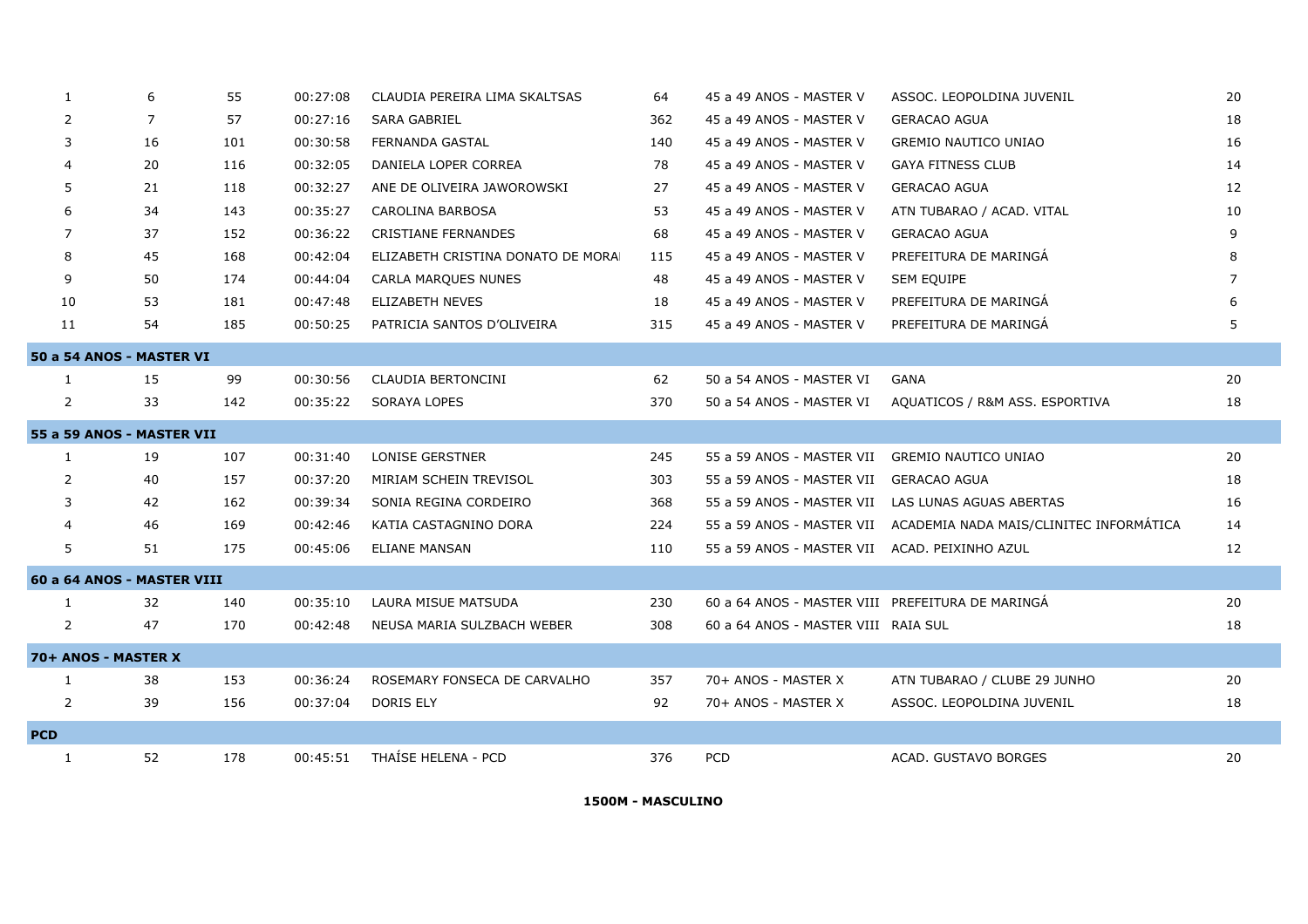| <b>CATEGORIA</b>             | <b>NAIPE</b> | <b>GERAL</b>   | <b>TEMPO</b> | <b>NOME</b>                       | <b>N°</b> | <b>CATEGORIA</b>         | <b>EQUIPE</b>                 | <b>PTS</b> |
|------------------------------|--------------|----------------|--------------|-----------------------------------|-----------|--------------------------|-------------------------------|------------|
| <b>GERAL</b>                 |              |                |              |                                   |           |                          |                               |            |
|                              | 1            | 1              | 00:18:10     | LUCAS DAVESAC                     | 249       | 14 a 16 ANOS - JUVENIL   | ITJ TRAVESSIAS                | 30         |
|                              | 2            | $\overline{2}$ | 00:18:17     | RONALDO KLUG JUNIOR               | 354       | 14 a 16 ANOS - JUVENIL   | JOINVILLE NATACAO             | 28         |
|                              | 3            | 3              | 00:19:49     | <b>EDUARDO MARQUES</b>            | 107       | 45 a 49 ANOS - MASTER V  | <b>GERACAO AGUA</b>           | 26         |
|                              | 4            | $\overline{4}$ | 00:19:50     | LUIZ GUILHERME ANTONACCI GUGLIELM | 265       | 50 a 54 ANOS - MASTER VI | LIRA TENIS CLUBE              | 24         |
|                              | 5            | 5              | 00:19:58     | <b>GUSTAVO VOLKART</b>            | 172       | 40 a 44 ANOS - MASTER IV | ASSOCIAÇÃO LEOPOLDINA JUVENIL | 22         |
| 10 a 13 ANOS - INFANTIL      |              |                |              |                                   |           |                          |                               |            |
| $\mathbf{1}$                 | 16           | 17             | 00:22:37     | HARIEL RAMADAN MOHAMED            | 173       | 10 a 13 ANOS - INFANTIL  | ITAMIRIM / NOVOS CIELOS       | 20         |
| 2                            | 38           | 41             | 00:26:15     | ARTHUR GHIZZO DOS SANTOS          | 34        | 10 a 13 ANOS - INFANTIL  | <b>ATN TUBARAO</b>            | 18         |
| 3                            | 44           | 47             | 00:26:27     | LUÍS HENRIQUE BIAZZOLO GOLIN      | 259       | 10 a 13 ANOS - INFANTIL  | ATN TUBARAO / CLUBE 29 JUNHO  | 16         |
| 4                            | 66           | 75             | 00:28:39     | CAUÃ TARNOWSKY PETRY              | 57        | 10 a 13 ANOS - INFANTIL  | <b>ADTRISC</b>                | 14         |
| 5                            | 84           | 98             | 00:30:47     | <b>GUSTAVO DAVESAC</b>            | 166       | 10 a 13 ANOS - INFANTIL  | ITJ TRAVESSIAS                | 12         |
| 14 a 16 ANOS - JUVENIL       |              |                |              |                                   |           |                          |                               |            |
| $\mathbf{1}$                 | 12           | 12             | 00:21:50     | ALESSANDRO BARROSO TOMÁS          | 6         | 14 a 16 ANOS - JUVENIL   | NADAR ITAMIRIM NOVOS CIELOS   | 20         |
| 2                            | 15           | 15             | 00:22:23     | FELIPE DE CARVALHO DIAS           | 134       | 14 a 16 ANOS - JUVENIL   | ATN TUBARAO / CLUBE 29 JUNHO  | 18         |
| 3                            | 20           | 21             | 00:23:24     | DIEGO ASSMANN CASTRO              | 87        | 14 a 16 ANOS - JUVENIL   | <b>GERACAO AGUA</b>           | 16         |
| 4                            | 59           | 67             | 00:27:59     | FELIPE DE OLIVEIRA JAWOROWSKI     | 135       | 14 a 16 ANOS - JUVENIL   | <b>GERACAO AGUA</b>           | 14         |
| 5                            | 82           | 95             | 00:30:29     | PEDRO MARINHO                     | 327       | 14 a 16 ANOS - JUVENIL   | ATN TUBARAO / CLUBE DE CAMPO  | 12         |
| <b>17 a 19 ANOS - JUNIOR</b> |              |                |              |                                   |           |                          |                               |            |
| $\mathbf{1}$                 | 10           | 10             | 00:21:19     | CRISTIANO AGLICERIO PEREIRA       | 69        | 17 a 19 ANOS - JUNIOR    | ITAMIRIM / NOVOS CIELOS       | 20         |
| 2                            | 25           | 26             | 00:24:22     | VITOR ASSMANN CASTRO              | 391       | 17 a 19 ANOS - JUNIOR    | <b>GERACAO AGUA</b>           | 18         |
| 3                            | 34           | 37             | 00:26:07     | PEDRO MANOEL MOREIRA DA SILVA     | 326       | 17 a 19 ANOS - JUNIOR    | ACAD. PEIXINHO AZUL           | 16         |
| 4                            | 37           | 40             | 00:26:13     | RAUL FLORIANO ELIAS               | 339       | 17 a 19 ANOS - JUNIOR    | <b>ATN TUBARAO</b>            | 14         |
| 5                            | 51           | 58             | 00:27:20     | JOÃO PEDRO DE PIERI GHIZZO        | 201       | 17 a 19 ANOS - JUNIOR    | ATN TUBARAO                   | 12         |
| <b>20 a 24 ANOS - SENIOR</b> |              |                |              |                                   |           |                          |                               |            |
| $\mathbf{1}$                 | 6            | 6              | 00:20:30     | LUCAS GABRIEL                     | 251       | 20 a 24 ANOS - SENIOR    | <b>GERACAO AGUA</b>           | 20         |
| 2                            | 17           | 18             | 00:22:40     | JOAO VYCTOR SEBASTIÃO SILVA       | 204       | 20 a 24 ANOS - SENIOR    | ATN TUBARAO / CLUBE DE CAMPO  | 18         |
| 3                            | 26           | 27             | 00:24:28     | VINICIUS DE MEDEIROS MOREIRA      | 386       | 20 a 24 ANOS - SENIOR    | ATN TUBARAO / CLUBE 29 JUNHO  | 16         |
|                              | 47           | 50             | 00:26:33     | GABRIEL RESUN GOMES DA SILVA      | 153       | 20 a 24 ANOS - SENIOR    | PAULA RAMOS ESPORTE CLUBE     | 14         |
| 5                            | 48           | 51             | 00:26:58     | ARTHUR BURIGO ANTUNES             | 33        | 20 a 24 ANOS - SENIOR    | <b>ATN TUBARAO</b>            | 12         |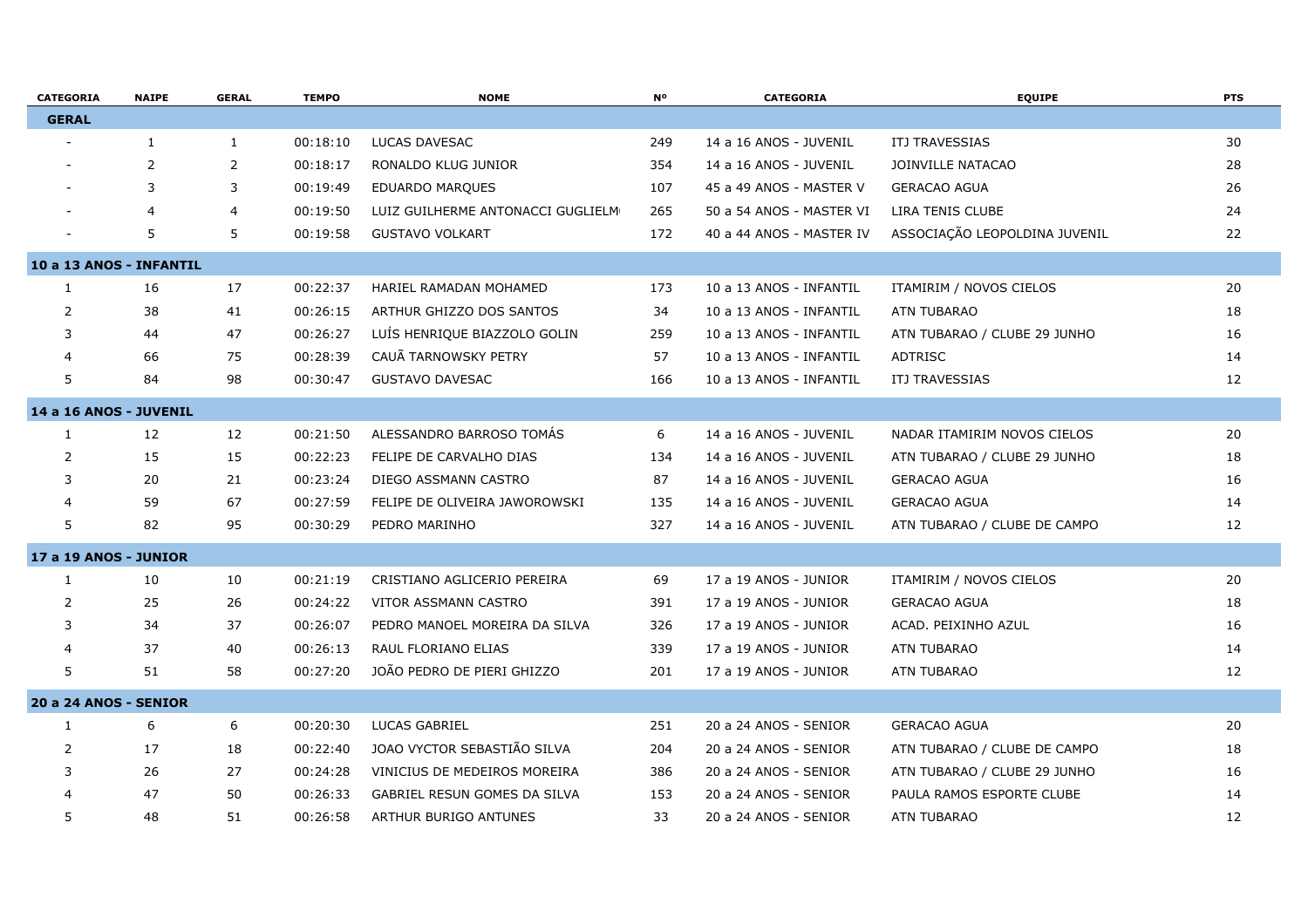| 6            | 101                       | 123 | 00:33:12 | DAVI CARDOSO CESARIO             | 82  | 20 a 24 ANOS - SENIOR     | ATN TUBARAO / ACAD. VITAL      | 10 |
|--------------|---------------------------|-----|----------|----------------------------------|-----|---------------------------|--------------------------------|----|
| 7            | 125                       | 176 | 00:45:10 | IVENS DIEGO MULLER               | 191 | 20 a 24 ANOS - SENIOR     | ACADEMIA MALHO                 | 9  |
|              | 25 a 29 ANOS - MASTER I   |     |          |                                  |     |                           |                                |    |
| $\mathbf{1}$ | 55                        | 62  | 00:27:34 | MICHEL KLAUMANN CLARINDA         | 300 | 25 a 29 ANOS - MASTER I   | ATN TUBARAO / CLUBE DE CAMPO   | 20 |
| 2            | 97                        | 117 | 00:32:05 | <b>GUSTAVO HENRIQUE LADEVIG</b>  | 168 | 25 a 29 ANOS - MASTER I   | <b>INDAIAL</b>                 | 18 |
| 3            | 105                       | 133 | 00:33:57 | VICTOR HUGO BARROSO DO NASCIMENT | 385 | 25 a 29 ANOS - MASTER I   | <b>LM SPORTS</b>               | 16 |
| 4            | 108                       | 139 | 00:34:50 | PAULO CARVALHO                   | 319 | 25 a 29 ANOS - MASTER I   | <b>SEM EQUIPE</b>              | 14 |
| 5            | 112                       | 147 | 00:35:41 | ANDRÉ HENRIQUE MIZOGUCHI         | 24  | 25 a 29 ANOS - MASTER I   | <b>SEM EQUIPE</b>              | 12 |
|              | 30 a 34 ANOS - MASTER II  |     |          |                                  |     |                           |                                |    |
| $\mathbf{1}$ | 14                        | 14  | 00:22:19 | YURI WOJCIECHOWSKI               | 397 | 30 a 34 ANOS - MASTER II  | POWER ASS. ESPORTIVA           | 20 |
| 2            | 22                        | 23  | 00:23:48 | FELIPE DOMINGOS LISBOA           | 136 | 30 a 34 ANOS - MASTER II  | RP NATAÇÃO                     | 18 |
| 3            | 23                        | 24  | 00:24:01 | <b>GUILHERME CALADO</b>          | 158 | 30 a 34 ANOS - MASTER II  | ATRIBRUSQUE                    | 16 |
|              | 27                        | 28  | 00:24:34 | FABIO HERMANDEZ KLAIN            | 128 | 30 a 34 ANOS - MASTER II  | <b>BRABUS PORTO BELO</b>       | 14 |
| 5            | 28                        | 29  | 00:24:40 | ODINHO NASPOLINI                 | 312 | 30 a 34 ANOS - MASTER II  | <b>MAMPITUBA</b>               | 12 |
| 6            | 56                        | 63  | 00:27:35 | <b>EDUARDO FERNANDES</b>         | 105 | 30 a 34 ANOS - MASTER II  | ATN TUBARAO / CLUBE DE CAMPO   | 10 |
| 7            | 69                        | 80  | 00:29:08 | WESLEY PARÉ GONÇALVES DOS SANTOS | 394 | 30 a 34 ANOS - MASTER II  | AQUATICOS / R&M ASS. ESPORTIVA | 9  |
| 8            | 71                        | 82  | 00:29:13 | LEONARDO GONCALVES LUCIANO       | 234 | 30 a 34 ANOS - MASTER II  | ATN TUBARAO                    | 8  |
| 9            | 127                       | 179 | 00:47:06 | HENRIQUE CAIMI RIBEIRO           | 178 | 30 a 34 ANOS - MASTER II  | MD                             | 7  |
|              | 35 a 39 ANOS - MASTER III |     |          |                                  |     |                           |                                |    |
| 1            | 18                        | 19  | 00:23:02 | FELIPE BARBATO MEURER            | 131 | 35 a 39 ANOS - MASTER III | POWER ASS. ESPORTIVA           | 20 |
| 2            | 19                        | 20  | 00:23:14 | <b>RAFAEL APPEL</b>              | 331 | 35 a 39 ANOS - MASTER III | ATRIBRUSQUE                    | 18 |
| 3            | 33                        | 36  | 00:26:05 | DIEGO THETINSKI RODRIGUES        | 90  | 35 a 39 ANOS - MASTER III | <b>GERACAO AGUA</b>            | 16 |
| 4            | 43                        | 46  | 00:26:25 | ANDRE CASTOLDI BORTOLINI         | 23  | 35 a 39 ANOS - MASTER III | <b>GERACAO AGUA</b>            | 14 |
| 5            | 49                        | 52  | 00:27:03 | ANDRÉ LIDORIO LEMOS              | 25  | 35 a 39 ANOS - MASTER III | ATN TUBARAO / CLUBE DE CAMPO   | 12 |
| 6            | 57                        | 64  | 00:27:49 | ILGON BAUER DAITX                | 185 | 35 a 39 ANOS - MASTER III | SAPT/CO2MULTISPORTS            | 10 |
| 7            | 58                        | 66  | 00:27:57 | <b>GUSTAVO SOBIERAJSKI</b>       | 171 | 35 a 39 ANOS - MASTER III | TREINO TRAVESSIAS              | 9  |
| 8            | 64                        | 73  | 00:28:25 | LINCOLN VINICIUS ARNDT           | 240 | 35 a 39 ANOS - MASTER III | <b>ASPP</b>                    | 8  |
| 9            | 68                        | 78  | 00:29:05 | DIEGO FERNANDO SOARES            | 88  | 35 a 39 ANOS - MASTER III | PREFEITURA DE MARINGÁ          | 7  |
| 10           | 76                        | 89  | 00:30:07 | <b>GUILHERME VINAS</b>           | 163 | 35 a 39 ANOS - MASTER III | ATN TUBARAO / CLUBE DE CAMPO   | 6  |
| 11           | 81                        | 94  | 00:30:24 | <b>SAMUEL IAHN</b>               | 360 | 35 a 39 ANOS - MASTER III | IRONMIND ASS. ESPORTIVA        |    |
| 12           | 89                        | 108 | 00:31:51 | EDUARDO FOGACA                   | 106 | 35 a 39 ANOS - MASTER III | <b>TREINO TRAVESSIAS</b>       | 4  |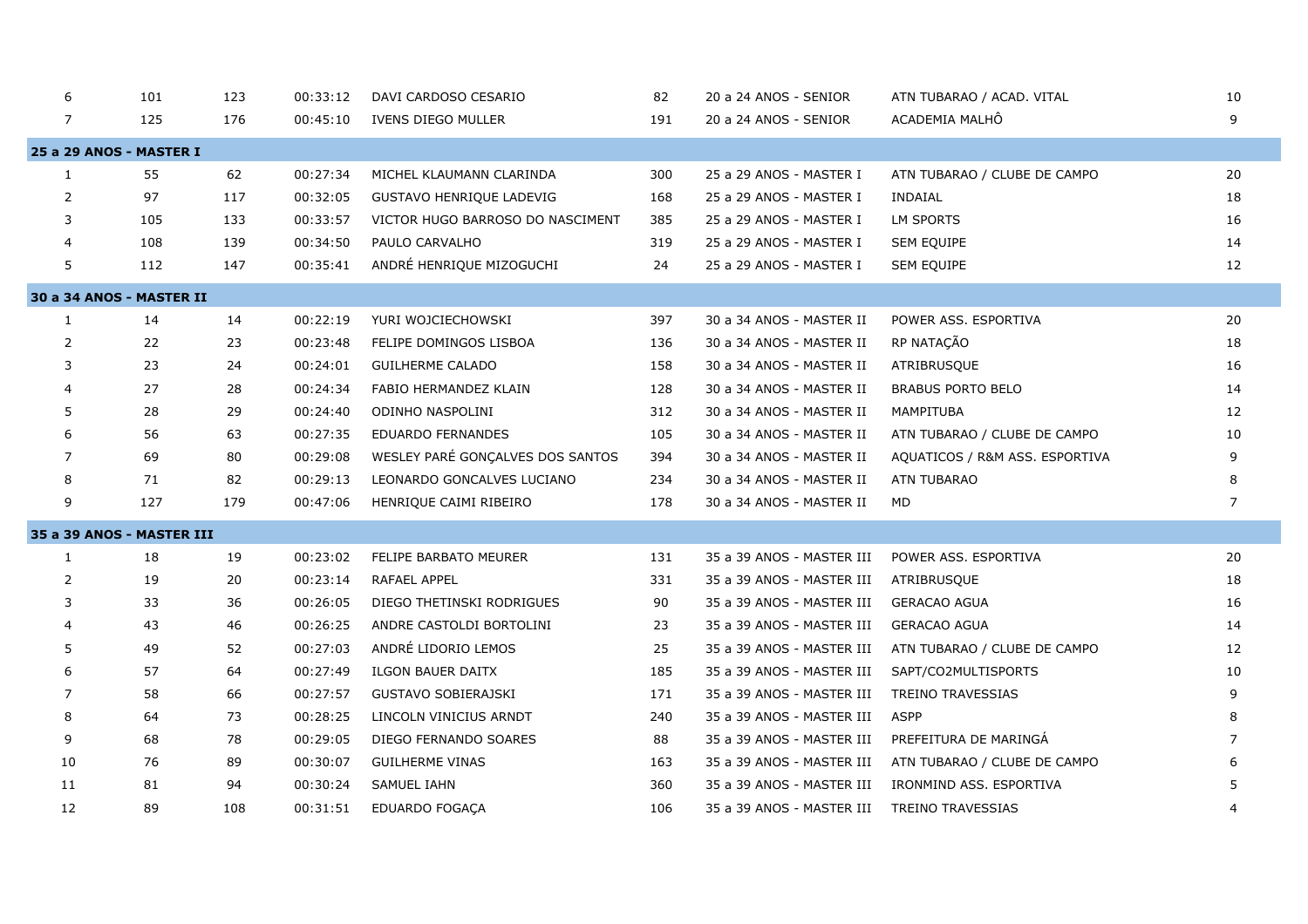| 13             | 93                       | 112            | 00:32:01 | RODRIGO CENSI                   | 348 | 35 a 39 ANOS - MASTER III GANA / ARRAIAS DO SUL |                                         | 3              |
|----------------|--------------------------|----------------|----------|---------------------------------|-----|-------------------------------------------------|-----------------------------------------|----------------|
| 14             | 110                      | 144            | 00:35:33 | DIEGO LUIZ ROCHA                | 89  | 35 a 39 ANOS - MASTER III SEM EQUIPE            |                                         | $\overline{2}$ |
|                | 40 a 44 ANOS - MASTER IV |                |          |                                 |     |                                                 |                                         |                |
| $\mathbf{1}$   | 7                        | $\overline{7}$ | 00:20:32 | MARCELO DE OLIVEIRA PINTO       | 273 | 40 a 44 ANOS - MASTER IV                        | UNOESC/JOAÇABA                          | 20             |
| 2              | 8                        | 8              | 00:20:38 | MOACYR GUEDES JUNIOR            | 304 | 40 a 44 ANOS - MASTER IV                        | LIRA TENIS CLUBE                        | 18             |
| 3              | 9                        | 9              | 00:21:01 | HENRIQUE NASCIMENTO ABIB        | 180 | 40 a 44 ANOS - MASTER IV                        | PERSONAL IMBITUBA                       | 16             |
| 4              | 13                       | 13             | 00:22:08 | GUILHERME WOLFFENBÜTTEL MARIATH | 164 | 40 a 44 ANOS - MASTER IV                        | <b>TREINO TRAVESSIAS</b>                | 14             |
| 5              | 39                       | 42             | 00:26:17 | LEANDRO DE MARCO DOMINGUES      | 232 | 40 a 44 ANOS - MASTER IV                        | <b>GERACAO AGUA</b>                     | 12             |
| 6              | 45                       | 48             | 00:26:29 | ERICO PAULO RAMOS               | 118 | 40 a 44 ANOS - MASTER IV                        | PREFEITURA DE MARINGA                   | 10             |
| 7              | 50                       | 56             | 00:27:12 | ARLEY ANSELMO JUNIOR            | 31  | 40 a 44 ANOS - MASTER IV                        | PAPAI DA CLARINHA                       | 9              |
| 8              | 61                       | 69             | 00:28:09 | EDSON CARNIEL DA CONCEIÇÃO      | 98  | 40 a 44 ANOS - MASTER IV                        | AABB JOAÇABA                            |                |
| 9              | 63                       | 72             | 00:28:23 | HENRIQUE GERHARD                | 179 | 40 a 44 ANOS - MASTER IV                        | <b>GREMIO ATIRADORES</b>                | $\overline{7}$ |
| 10             | 65                       | 74             | 00:28:26 | CARLOS RAFAEL BERTOLINI         | 51  | 40 a 44 ANOS - MASTER IV                        | ATRIBRUSQUE                             |                |
| 11             | 78                       | 91             | 00:30:11 | <b>CESAR FELIPE BAKAUS</b>      | 59  | 40 a 44 ANOS - MASTER IV                        | <b>GOWYLL</b>                           |                |
| 12             | 79                       | 92             | 00:30:13 | LUIS RICARDO BUENO DE CAMPOS    | 260 | 40 a 44 ANOS - MASTER IV                        | GANA/ELASE                              |                |
| 13             | 80                       | 93             | 00:30:20 | <b>JULIANO MIQUELLETO</b>       | 217 | 40 a 44 ANOS - MASTER IV                        | CENTRO DE NATAÇÃO CAMBORIU              | 3              |
| 14             | 91                       | 110            | 00:31:58 | RICHARD DE AZAMBUJA RODRIGUES   | 346 | 40 a 44 ANOS - MASTER IV                        | ATN TUBARAO / CLUBE 29 JUNHO            | 2              |
| 15             | 95                       | 114            | 00:32:03 | FELIPE BITTENCOURT              | 55  | 40 a 44 ANOS - MASTER IV                        | CHICAO TRI                              |                |
| 16             | 96                       | 115            | 00:32:04 | MÁRCIO ASSIS RIBEIRO JÚNIOR     | 276 | 40 a 44 ANOS - MASTER IV                        | GANA / ARRAIAS DO SUL                   |                |
| 17             | 99                       | 120            | 00:32:30 | FRANCISCO PIMENTA               | 150 | 40 a 44 ANOS - MASTER IV                        | <b>JUST RUN</b>                         |                |
| 18             | 115                      | 151            | 00:36:14 | PAULO ROBERTO CUNHA DE OLIVEIRA | 322 | 40 a 44 ANOS - MASTER IV                        | ATN TUBARAO / SUPERACAO                 |                |
| 19             | 116                      | 154            | 00:36:44 | KELSER DE SOUZA KOCK            | 226 | 40 a 44 ANOS - MASTER IV                        | ATN TUBARAO / ACAD. VITAL               | 1              |
| 20             | 120                      | 161            | 00:39:17 | JAILSON FERNANDES DE AMADEU     | 192 | 40 a 44 ANOS - MASTER IV                        | ATN TUBARAO / ACAD. VITAL               | 1              |
|                | 45 a 49 ANOS - MASTER V  |                |          |                                 |     |                                                 |                                         |                |
| $\mathbf{1}$   | 11                       | 11             | 00:21:37 | JAMES ZOSCHKE                   | 194 | 45 a 49 ANOS - MASTER V                         | POWER ASS. ESPORTIVA                    | 20             |
| 2              | 21                       | 22             | 00:23:40 | ALEXANDRE MAGALHÄES             | 12  | 45 a 49 ANOS - MASTER V                         | <b>TREINO TRAVESSIAS</b>                | 18             |
| 3              | 24                       | 25             | 00:24:04 | <b>ALEXANDRE GUERRA</b>         | 11  | 45 a 49 ANOS - MASTER V                         | APAN CONCÓRDIA/MARLEY SAÚDE E PERFORMAN | 16             |
|                | 32                       | 35             | 00:25:53 | MICAEL RAMALHO MENDES           | 299 | 45 a 49 ANOS - MASTER V                         | <b>GERACAO AGUA</b>                     | 14             |
| 5              | 36                       | 39             | 00:26:11 | VALDINEI DE MELO                | 381 | 45 a 49 ANOS - MASTER V                         | VAFTRI                                  | 12             |
| 6              | 40                       | 43             | 00:26:19 | MAURO ROBERTO HIRT              | 298 | 45 a 49 ANOS - MASTER V                         | POWER ASS. ESPORTIVA                    | 10             |
| $\overline{7}$ | 60                       | 68             | 00:28:06 | MARCELLO RODRIGUES DE OLIVEIRA  | 272 | 45 a 49 ANOS - MASTER V                         | <b>GREMIO ATIRADORES</b>                | 9              |
| 8              | 62                       | 71             | 00:28:22 | JOSE PACHECO VICENTE JUNIOR     | 399 | 45 a 49 ANOS - MASTER V                         | PERSONAL CARE IMBITUBA                  | 8              |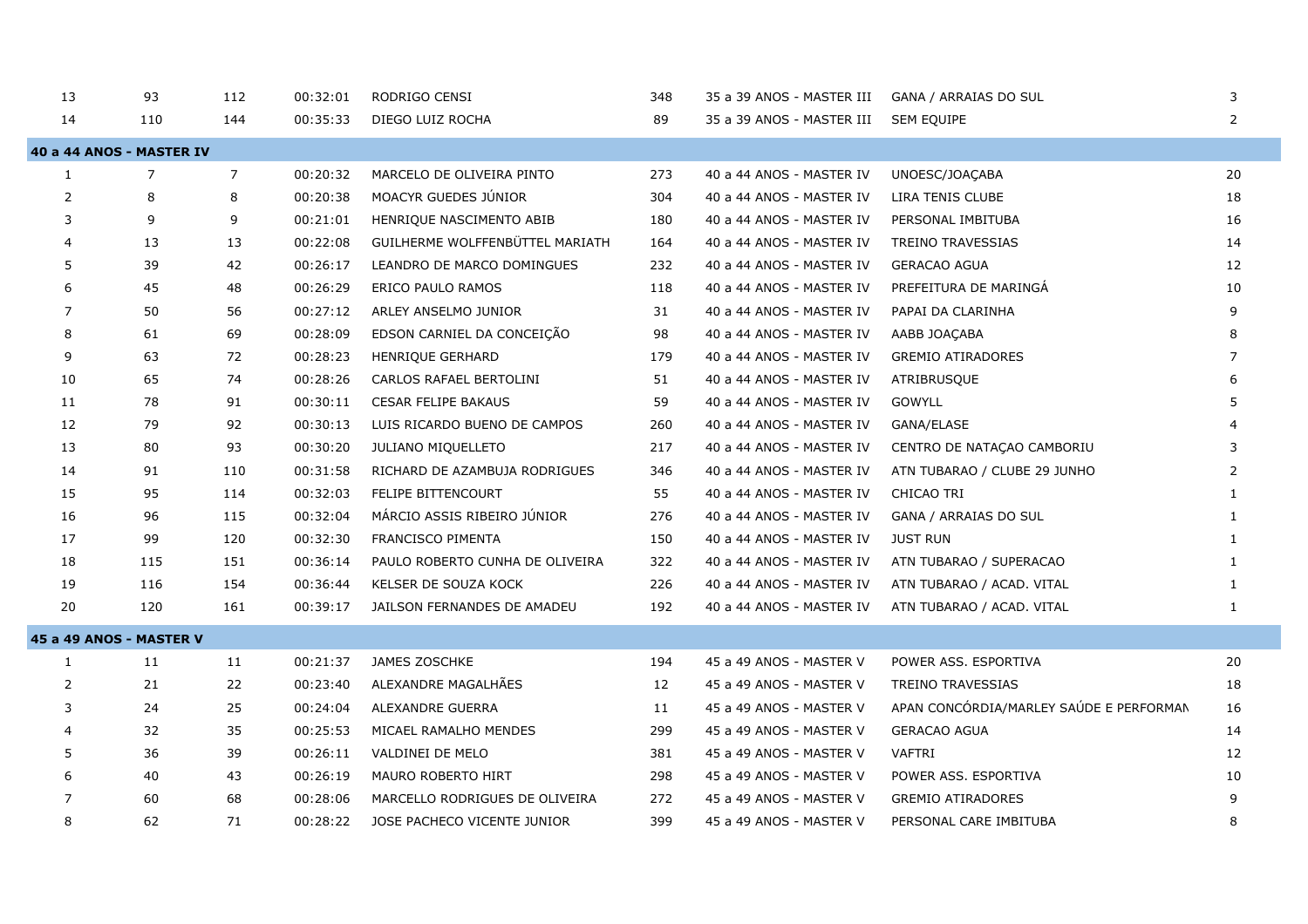| 9            | 87                        | 105 | 00:31:19 | EVERALDO GONZAGA CASSIANO        | 123            | 45 a 49 ANOS - MASTER V              | AQUATICOS / R&M ASS. ESPORTIVA             | $\overline{7}$ |
|--------------|---------------------------|-----|----------|----------------------------------|----------------|--------------------------------------|--------------------------------------------|----------------|
| 10           | 98                        | 119 | 00:32:29 | ADRIANO VIANA DE MORAIS          | 3              | 45 a 49 ANOS - MASTER V              | PREFEITURA DE MARINGA                      | 6              |
| 11           | 102                       | 125 | 00:33:20 | ADRIANO SILVA DE QUADROS         | 2              | 45 a 49 ANOS - MASTER V              | <b>GERACAO AGUA</b>                        | 5              |
| 12           | 103                       | 128 | 00:33:32 | ALEXANDRE MURILO MAFRA           | 13             | 45 a 49 ANOS - MASTER V              | <b>ACADEMIA MASTER</b>                     |                |
| 13           | 106                       | 135 | 00:34:11 | RAY BORGES MARTINS               | 341            | 45 a 49 ANOS - MASTER V              | POWER ASS. ESPORTIVA                       | 3              |
| 14           | 109                       | 141 | 00:35:14 | <b>CESAR MARRERO</b>             | 60             | 45 a 49 ANOS - MASTER V              | <b>GERACAO SAUDE</b>                       | 2              |
| 15           | 114                       | 149 | 00:36:01 | <b>CENITO RODRIGUES</b>          | 58             | 45 a 49 ANOS - MASTER V              | SEM EQUIPE                                 | 1              |
| 16           | 123                       | 167 | 00:41:52 | UILSON UMBELINO                  | 380            | 45 a 49 ANOS - MASTER V              | <b>SEM EQUIPE</b>                          | $\mathbf{1}$   |
| 17           | 130                       | 183 | 00:49:48 | DANIEL LUCAS PECANHUK            | 406            | 45 a 49 ANOS - MASTER V              | ATN TUBARAO / ACAD. VITAL                  | 1              |
|              | 50 a 54 ANOS - MASTER VI  |     |          |                                  |                |                                      |                                            |                |
| $\mathbf{1}$ | 29                        | 30  | 00:24:43 | CYRO CASTRO JUNIOR               | 73             | 50 a 54 ANOS - MASTER VI             | <b>GERACAO AGUA</b>                        | 20             |
| 2            | 52                        | 59  | 00:27:27 | ALEXANDRE PRATES GOULART         | 14             | 50 a 54 ANOS - MASTER VI             | ATN TUBARAO                                | 18             |
| 3            | 53                        | 60  | 00:27:32 | VITOR ALEXANDRE GEVAERD JUNIOR   | 389            | 50 a 54 ANOS - MASTER VI             | POWER ASS. ESPORTIVA                       | 16             |
| 4            | 54                        | 61  | 00:27:33 | LUCIANO SOUSA DA COSTA           | 258            | 50 a 54 ANOS - MASTER VI             | POWER ASS. ESPORTIVA                       | 14             |
| 5            | 74                        | 87  | 00:30:05 | MAURÍCIO LOPES                   | 295            | 50 a 54 ANOS - MASTER VI             | <b>SEM EQUIPE</b>                          | 12             |
| 6            | 85                        | 100 | 00:30:58 | MARCIO RAFAEL MORAES WEBER       | 277            | 50 a 54 ANOS - MASTER VI             | <b>GERACAO AGUA</b>                        | 10             |
| 7            | 88                        | 106 | 00:31:37 | ALESSANDRO PINHEIRO              | $\overline{7}$ | 50 a 54 ANOS - MASTER VI             | AQUATICOS / R&M ASS. ESPORTIVA             | 9              |
| 8            | 100                       | 122 | 00:33:00 | GLÊNIO ROSSO GONÇALVES           | 157            | 50 a 54 ANOS - MASTER VI             | ATN TUBARAO / CLUBE 29 JUNHO               | 8              |
| 9            | 107                       | 136 | 00:34:25 | JEFERSON FISCHER SPERB           | 195            | 50 a 54 ANOS - MASTER VI             | <b>GREMIO NAUTICO GAUCHO / EVEN FASTER</b> | $\overline{7}$ |
| 10           | 111                       | 145 | 00:35:35 | EDGARD FRANCA NETO               | 96             | 50 a 54 ANOS - MASTER VI             | <b>BORA PRA LUTA</b>                       | 6              |
| 11           | 117                       | 155 | 00:36:58 | RAUL PISTORELLO                  | 405            | 50 a 54 ANOS - MASTER VI             | SEM EQUIPE                                 | 5              |
| 12           | 119                       | 160 | 00:39:01 | JAMES PETER ABREU                | 193            | 50 a 54 ANOS - MASTER VI             | ENDURANCE4LIFE                             |                |
| 13           | 129                       | 182 | 00:48:16 | ROGER D. SCHREIBER               | 349            | 50 a 54 ANOS - MASTER VI             | <b>ACADEMIA MASTER</b>                     | 3              |
| 14           | 131                       | 184 | 00:49:52 | ROLF DIETER FRANK                | 353            | 50 a 54 ANOS - MASTER VI             | <b>SEM EQUIPE</b>                          | $\overline{2}$ |
|              | 55 a 59 ANOS - MASTER VII |     |          |                                  |                |                                      |                                            |                |
| $\mathbf{1}$ | 41                        | 44  | 00:26:21 | PAULO ROBERTO CARDOSO MOREIRA DE | 321            | 55 a 59 ANOS - MASTER VII            | ASSOCIAÇÃO LEOPOLDINA JUVENIL - ALJ        | 20             |
| 2            | 46                        | 49  | 00:26:31 | MAURÍCIO LATERÇA MARTINS         | 294            | 55 a 59 ANOS - MASTER VII            | GANA/ELASE                                 | 18             |
| 3            | 72                        | 85  | 00:30:01 | HERMAN IGNACIO FERBER PINEYRUA   | 181            | 55 a 59 ANOS - MASTER VII            | POWER ASS. ESPORTIVA                       | 16             |
| 4            | 77                        | 90  | 00:30:08 | PAULO ROBERTO AMANTÉA            | 320            | 55 a 59 ANOS - MASTER VII            | ASSOCIAÇÃO LEOPOLDINA JUVENIL              | 14             |
| 5            | 83                        | 97  | 00:30:42 | JOAQUIN GONZALO CARDONER         | 205            | 55 a 59 ANOS - MASTER VII            | ATC                                        | 12             |
| 6            | 118                       | 158 | 00:38:04 | EDSON DA GAMA SANTA HELENA       | 99             | 55 a 59 ANOS - MASTER VII SEM EQUIPE |                                            | 10             |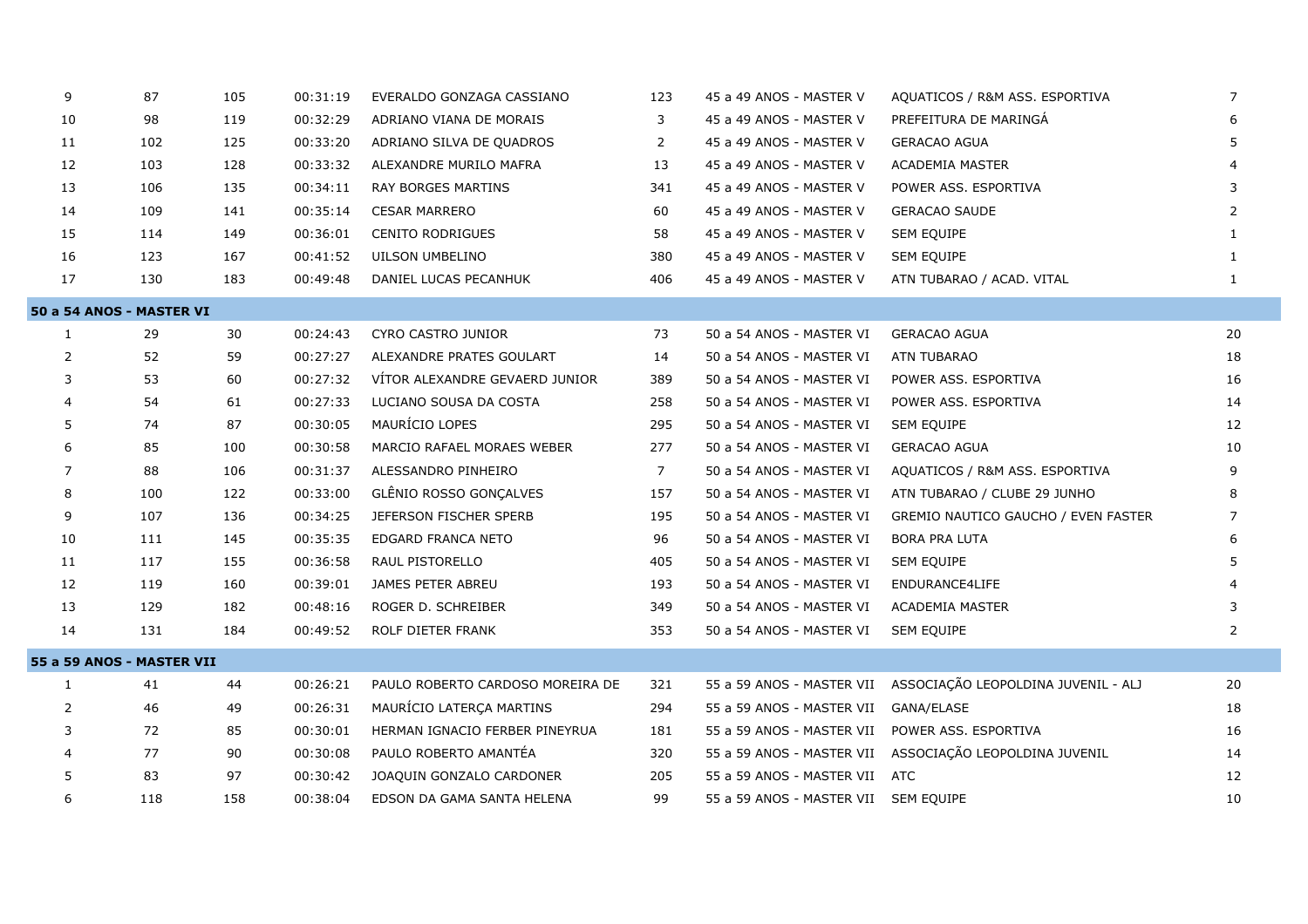| 60 a 64 ANOS - MASTER VIII |              |              |              |                                      |                  |                                              |                                                           |                |
|----------------------------|--------------|--------------|--------------|--------------------------------------|------------------|----------------------------------------------|-----------------------------------------------------------|----------------|
| $\mathbf{1}$               | 31           | 32           | 00:25:01     | DANIEL JUAN PAGANO                   | 74               | 60 a 64 ANOS - MASTER VIII GANA/ELASE        |                                                           | 20             |
| 2                          | 35           | 38           | 00:26:09     | RAUL ALVES BUARQUE                   | 338              | 60 a 64 ANOS - MASTER VIII TREINO TRAVESSIAS |                                                           | 18             |
| 3                          | 42           | 45           | 00:26:23     | MARCELLO ALVES                       | 271              |                                              | 60 a 64 ANOS - MASTER VIII ASSOCIAÇÃO LEOPOLDINA JUVENIL  | 16             |
|                            | 70           | 81           | 00:29:10     | <b>CYRANO NETTO BRASIL</b>           | 72               | 60 a 64 ANOS - MASTER VIII CNB NATAÇÃO       |                                                           | 14             |
| 5                          | 86           | 103          | 00:31:09     | EDUARDO ROLIM CORRÊA                 | 108              | 60 a 64 ANOS - MASTER VIII GANA/ELASE        |                                                           | 12             |
| 6                          | 90           | 109          | 00:31:57     | RAFAEL HEINICKE DO NASCIMENTO        | 333              |                                              | 60 a 64 ANOS - MASTER VIII AQUATICOS / R&M ASS. ESPORTIVA | 10             |
| $\overline{7}$             | 92           | 111          | 00:32:00     | ANTHERO SARMENTO FERREIRA            | 28               |                                              | 60 a 64 ANOS - MASTER VIII ASSOC, LEOPOLDINA JUVENIL      | 9              |
| 8                          | 94           | 113          | 00:32:02     | JOSÉ HENRIQUE CANDEMIL               | 209              |                                              | 60 a 64 ANOS - MASTER VIII LAS LUNAS AGUAS ABERTAS        | 8              |
| 9                          | 122          | 164          | 00:40:16     | CARLOS SILVEIRA DE LACERDA           | 52               | 60 a 64 ANOS - MASTER VIII TREINO TRAVESSIAS |                                                           | $\overline{7}$ |
| 65 a 69 ANOS - MASTER IX   |              |              |              |                                      |                  |                                              |                                                           |                |
| $\mathbf{1}$               | 30           | 31           | 00:24:51     | MARIO COUTINHO                       | 289              | 65 a 69 ANOS - MASTER IX                     | GANA/ELASE                                                | 20             |
| 2                          | 124          | 171          | 00:43:49     | JOVANIL ROSA IANO                    | 211              | 65 a 69 ANOS - MASTER IX                     | GANA/ELASE                                                | 18             |
| 3                          | 126          | 177          | 00:45:18     | <b>DUARTE GARCIA</b>                 | 94               | 65 a 69 ANOS - MASTER IX                     | ATN TUBARAO / CLUBE DE CAMPO                              | 16             |
| 70+ ANOS - MASTER X        |              |              |              |                                      |                  |                                              |                                                           |                |
| $\mathbf{1}$               | 73           | 86           | 00:30:02     | ERNESTO RICARDO THOEN                | 119              | 70+ ANOS - MASTER X                          | <b>GREMIO ATIRADORES</b>                                  | 20             |
| 2                          | 113          | 148          | 00:35:50     | <b>HELIO HIDERIA</b>                 | 176              | 70+ ANOS - MASTER X                          | LIRA TENIS CLUBE                                          | 18             |
| 3                          | 121          | 163          | 00:40:10     | HENRIQUE A. CUGNASCA                 | 177              | 70+ ANOS - MASTER X                          | ACADEMIA NADA MAIS/CLINITEC INFORMATICA                   | 16             |
| 4                          | 133          | 187          | 00:53:59     | CLÁUDIO BÚRIGO DE CARVALHO           | 65               | 70+ ANOS - MASTER X                          | ATN TUBARAO / CLUBE 29 JUNHO                              | 14             |
| <b>PCD</b>                 |              |              |              |                                      |                  |                                              |                                                           |                |
| $\mathbf{1}$               | 67           | 77           | 00:29:01     | <b>ANDERSON - PCD</b>                | 22               | PCD                                          | APAN CONCÓRDIA/ LIFECT                                    | 20             |
| 2                          | 75           | 88           | 00:30:06     | LUIZ OTAVIO DE FARIAS DE SOUZA - PCI | 268              | <b>PCD</b>                                   | ATN TUBARAO / CLUBE 29 JUNHO                              | 18             |
| 3                          | 128          | 180          | 00:47:26     | CARLOS EUGÊNIO BASTOS RAMOS - PCD    | 50               | <b>PCD</b>                                   | ICED/CARATINGA                                            | 16             |
| 4                          | 132          | 186          | 00:51:44     | JOSE VALCIR DE SOUSA - PCD           | 210              | <b>PCD</b>                                   | CEPE / GANA                                               | 14             |
| $\mathbf{1}$               | 104          | 129          | 00:33:33     | ATLETA NÃO IDENTIFICADO              | 351              | <b>SEM CATEGORIA</b>                         | NÃO IDENTIFICADO                                          | 20             |
|                            |              |              |              |                                      | 3000M - FEMININO |                                              |                                                           |                |
| <b>CATEGORIA</b>           | <b>NAIPE</b> | <b>GERAL</b> | <b>TEMPO</b> | <b>NOME</b>                          | <b>N°</b>        | <b>CATEGORIA</b>                             | <b>EQUIPE</b>                                             | <b>PTS</b>     |
| <b>GERAL</b>               |              |              |              |                                      |                  |                                              |                                                           |                |
|                            | $\mathbf{1}$ | 9            | 00:43:29     | MARYNA MONEGAT FACHIN                | 292              | 10 a 13 ANOS - INFANTIL                      | INSTITUTO NADAR SOCIAL                                    | 30             |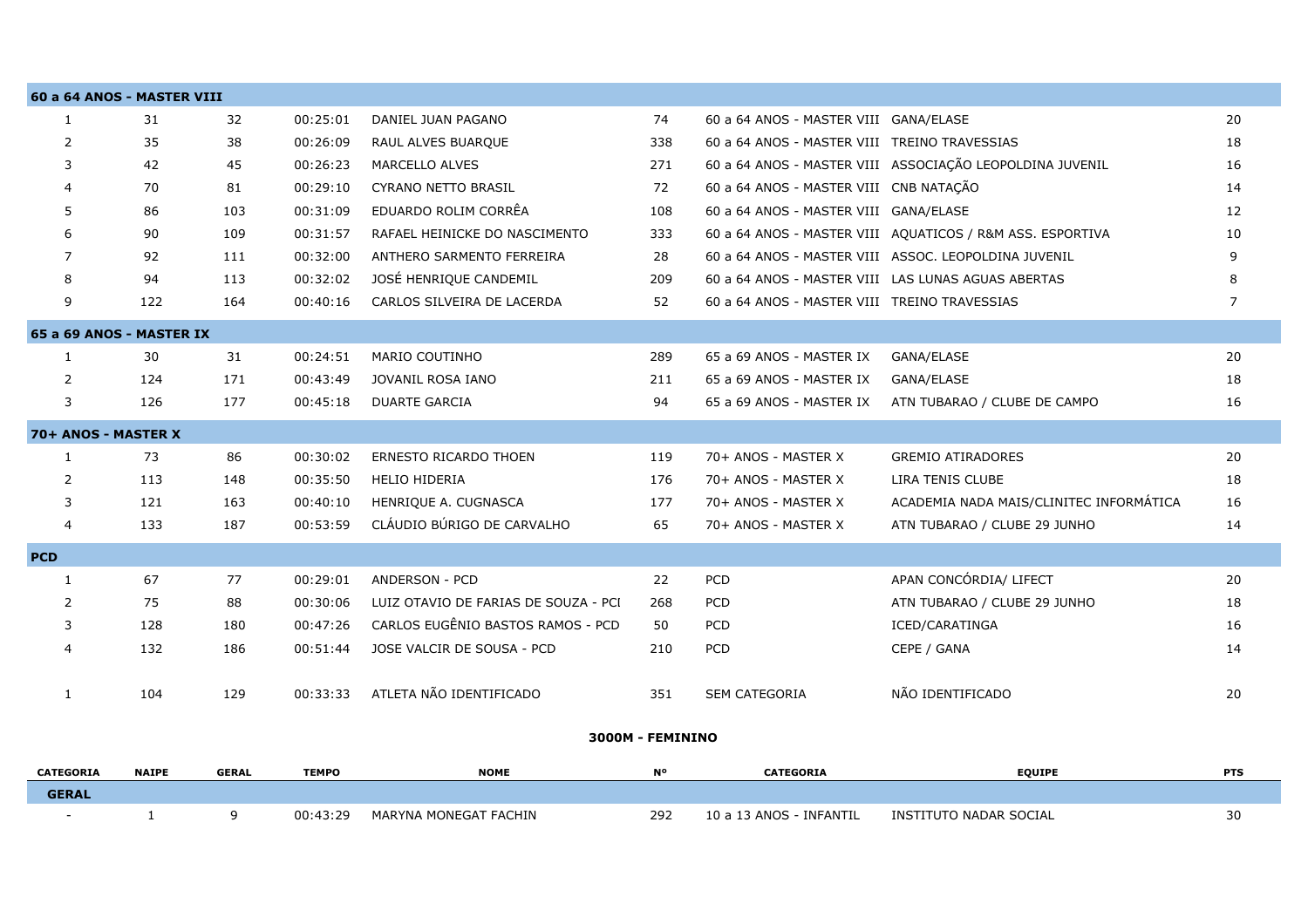|              | 2                         | 10  | 00:43:32 | AMANDA MARTINS                     | 16  | 17 a 19 ANOS - JUNIOR     | NADAR ITAJAI                   | 28 |
|--------------|---------------------------|-----|----------|------------------------------------|-----|---------------------------|--------------------------------|----|
|              | 3                         | 18  | 00:48:30 | PAULA BIEDERMANN MARIANTE          | 317 | 35 a 39 ANOS - MASTER III | <b>GREMIO NAUTICO UNIAO</b>    | 26 |
|              | 4                         | 26  | 00:49:27 | FABIANA MACHADO GIACOMINI          | 126 | 35 a 39 ANOS - MASTER III | <b>GREMIO NAUTICO UNIAO</b>    | 24 |
|              | 5                         | 30  | 00:50:42 | GABRIELE CASAGRANDE DOS SANTOS     | 154 | 14 a 16 ANOS - JUVENIL    | JOINVILLE NATAÇÃO              | 22 |
|              |                           |     |          |                                    |     |                           |                                |    |
|              | 10 a 13 ANOS - INFANTIL   |     |          |                                    |     |                           |                                |    |
| $\mathbf{1}$ | 12                        | 50  | 00:54:01 | SOPHIA DONATO DE MORAIS            | 369 | 10 a 13 ANOS - INFANTIL   | PREFEITURA DE MARINGA          | 20 |
| 2            | 20                        | 74  | 00:59:14 | LAURA TEIXEIRA ROST                | 231 | 10 a 13 ANOS - INFANTIL   | ACAD. PEIXINHO AZUL            | 18 |
|              |                           |     |          |                                    |     |                           |                                |    |
|              | 14 a 16 ANOS - JUVENIL    |     |          |                                    |     |                           |                                |    |
| $\mathbf{1}$ | 30                        | 92  | 01:02:50 | AMANDA TEIXEIRA ROST               | 17  | 14 a 16 ANOS - JUVENIL    | ACAD. PEIXINHO AZUL            | 20 |
|              | 25 a 29 ANOS - MASTER I   |     |          |                                    |     |                           |                                |    |
| $\mathbf{1}$ | 32                        | 97  | 01:04:25 | VALÉRIA VALENTE RAMOS BRANDÃO      | 383 | 25 a 29 ANOS - MASTER I   | <b>SM</b>                      | 20 |
|              |                           |     |          |                                    |     |                           |                                |    |
|              | 30 a 34 ANOS - MASTER II  |     |          |                                    |     |                           |                                |    |
| $\mathbf{1}$ | 11                        | 47  | 00:53:16 | CAROLINA DUVAL LEITE               | 54  | 30 a 34 ANOS - MASTER II  | <b>GREMIO NAUTICO UNIAO</b>    | 20 |
| 2            | 14                        | 57  | 00:55:50 | MARIANA COLIN STELZNER             | 287 | 30 a 34 ANOS - MASTER II  | <b>TREINO TRAVESSIAS</b>       | 18 |
| 3            | 26                        | 85  | 01:02:18 | <b>JULIANA AMATO BORGES</b>        | 215 | 30 a 34 ANOS - MASTER II  | GANA/ELASE                     | 16 |
|              | 35 a 39 ANOS - MASTER III |     |          |                                    |     |                           |                                |    |
| $\mathbf{1}$ | 22                        | 78  | 01:00:28 | <b>KAMILA SCHEFFEL</b>             | 221 | 35 a 39 ANOS - MASTER III | <b>GREMIO ATIRADORES</b>       | 20 |
| 2            | 23                        | 79  | 01:00:42 | ROSIANE ALVES DA SILVA             | 358 | 35 a 39 ANOS - MASTER III | AQUATICOS / R&M ASS. ESPORTIVA | 18 |
| 3            | 24                        | 83  | 01:01:32 | SIMEIA COSTA FERREIRA              | 364 | 35 a 39 ANOS - MASTER III | PREFEITURA DE MARINGA          | 16 |
| 4            | 29                        | 91  | 01:02:49 | ELISE SAVI                         | 114 | 35 a 39 ANOS - MASTER III | PREFEITURA DE MARINGA          | 14 |
| 5            | 36                        | 105 | 01:07:18 | BEATRIZ MOREIRA ANSELMO            | 39  | 35 a 39 ANOS - MASTER III | PREFEITURA DE MARINGA          | 12 |
|              | 40 a 44 ANOS - MASTER IV  |     |          |                                    |     |                           |                                |    |
| $\mathbf{1}$ | 6                         | 32  | 00:51:11 | DANIELA FERNANDES SAMPAIO          | 263 | 40 a 44 ANOS - MASTER IV  | <b>GREMIO NAUTICO UNIAO</b>    | 20 |
| 2            | 13                        | 53  | 00:55:11 | MAGALI COSTA                       | 269 | 40 a 44 ANOS - MASTER IV  | AQUATICOS / R&M ASS. ESPORTIVA | 18 |
| 3            | 16                        | 61  | 00:56:17 | ELINAI DOS SANTOS FREITAS SCHUTZ   | 112 | 40 a 44 ANOS - MASTER IV  | POWER ASS. ESPORTIVA           | 16 |
|              | 28                        | 90  | 01:02:48 | MICHELINI FRANÇA FERREIRA          | 301 | 40 a 44 ANOS - MASTER IV  | PREFEITURA DE MARINGA          | 14 |
| 5            | 38                        | 107 | 01:10:05 | REGIANE APARECIDA JACINTO ZAMARIAN | 342 | 40 a 44 ANOS - MASTER IV  | PREFEITURA DE MARINGA          | 12 |
| 6            | 43                        | 115 | 01:15:40 | LARISSA SCHMIDTKE BATISTA SANCHEZ  | 228 | 40 a 44 ANOS - MASTER IV  | PREFEITURA DE MARINGA          | 10 |
|              |                           |     |          |                                    |     |                           |                                |    |

**45 a 49 ANOS - MASTER V**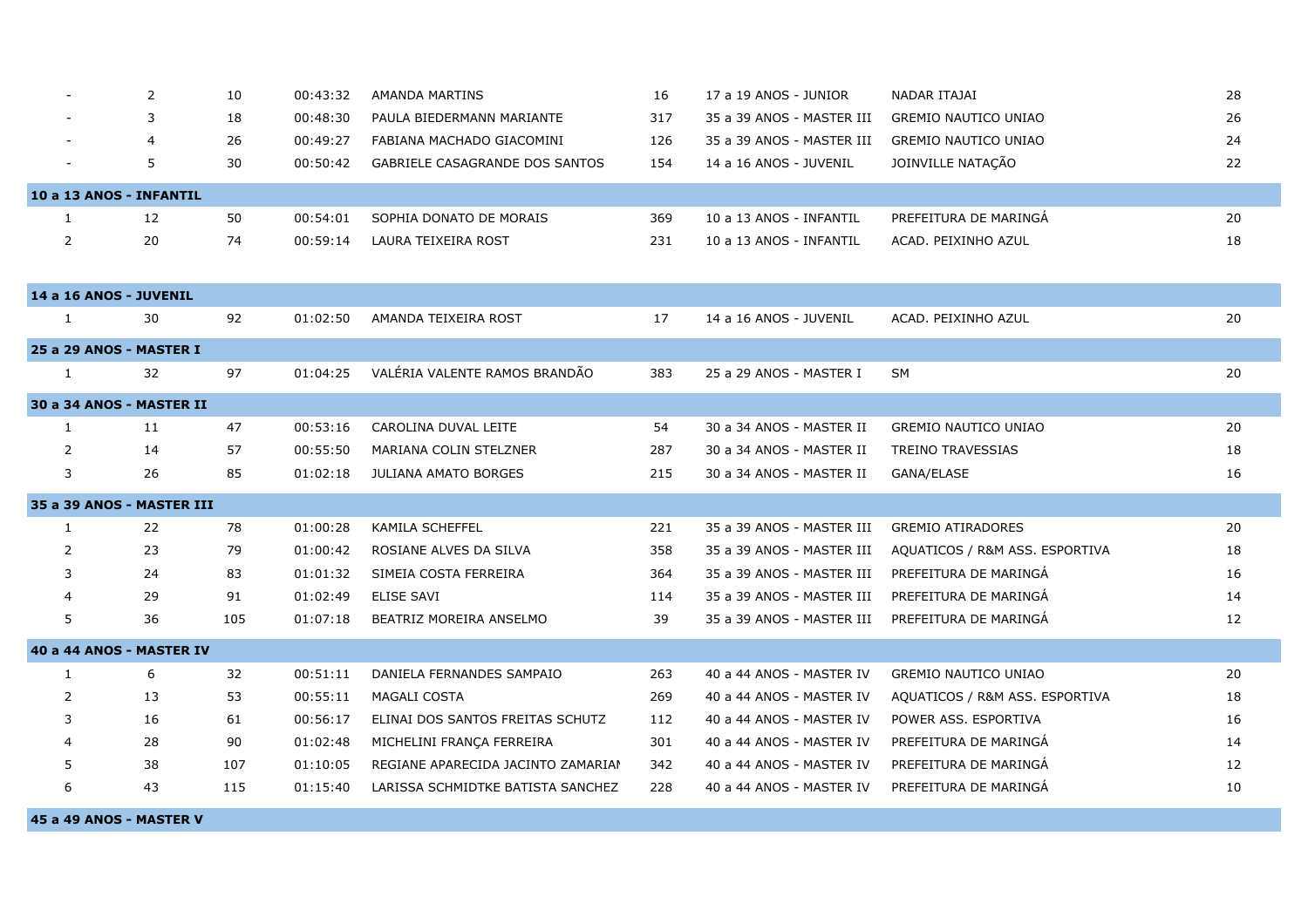| 1              | 7                          | 36  | 00:51:55 | SANDRA REGINA KOCH EGG         | 361 | 45 a 49 ANOS - MASTER V                          | <b>BLUMENAU AGUAS ABERTAS</b>                      | 20 |
|----------------|----------------------------|-----|----------|--------------------------------|-----|--------------------------------------------------|----------------------------------------------------|----|
| 2              | 8                          | 43  | 00:52:52 | LETICIA FLECK WIRTH            | 239 | 45 a 49 ANOS - MASTER V                          | <b>GREMIO NAUTICO UNIAO</b>                        | 18 |
| 3              | 9                          | 44  | 00:52:53 | <b>BLESSANE LIPSKI</b>         | 41  | 45 a 49 ANOS - MASTER V                          | <b>GREMIO NAUTICO UNIAO</b>                        | 16 |
| 4              | 10                         | 45  | 00:52:54 | SARA GABRIEL                   | 362 | 45 a 49 ANOS - MASTER V                          | GERACAO AGUA                                       | 14 |
| 5              | 15                         | 59  | 00:56:00 | FERNANDA TEREZINHA VIEIRA      | 143 | 45 a 49 ANOS - MASTER V                          | TREINO TRAVESSIAS                                  | 12 |
| 6              | 33                         | 100 | 01:04:37 | FABIANA ANDREA CHEIK MORAES    | 125 | 45 a 49 ANOS - MASTER V                          | <b>GREMIO NAUTICO UNIAO</b>                        | 10 |
| 7              | 37                         | 106 | 01:07:23 | <b>CRISTIANE FERNANDES</b>     | 68  | 45 a 49 ANOS - MASTER V                          | GERACAO AGUA                                       | 9  |
|                | 50 a 54 ANOS - MASTER VI   |     |          |                                |     |                                                  |                                                    |    |
| $\mathbf{1}$   | 18                         | 66  | 00:56:40 | DANIELA STIEBLER               | 79  | 50 a 54 ANOS - MASTER VI                         | <b>TREINO TRAVESSIAS</b>                           | 20 |
| 2              | 35                         | 104 | 01:06:35 | FABIOLA CORDOVIL               | 129 | 50 a 54 ANOS - MASTER VI                         | PREFEITURA DE MARINGA                              | 18 |
| 3              | 41                         | 112 | 01:14:28 | <b>FABIANE STEFANI</b>         | 127 | 50 a 54 ANOS - MASTER VI                         | LAS LUNAS AGUAS ABERTAS                            | 16 |
| 4              | 44                         | 117 | 01:16:20 | DENISE REGINA ALBERTON         | 86  | 50 a 54 ANOS - MASTER VI                         | PREFEITURA DE MARINGA                              | 14 |
|                | 55 a 59 ANOS - MASTER VII  |     |          |                                |     |                                                  |                                                    |    |
| $\mathbf{1}$   | 17                         | 62  | 00:56:23 | <b>JUNIA GERRA MARTINS</b>     | 398 | 55 a 59 ANOS - MASTER VII TREINO TRAVESSIAS      |                                                    | 20 |
| 2              | 19                         | 68  | 00:57:15 | NILCEIA COSTA NUNES            | 309 | 55 a 59 ANOS - MASTER VII GPA ASSESSORIA         |                                                    | 18 |
| 3              | 25                         | 84  | 01:01:50 | LUCIANA M. V. FANHANI LOPES    | 256 | 55 a 59 ANOS - MASTER VII PREFEITURA DE MARINGA  |                                                    | 16 |
| 4              | 27                         | 88  | 01:02:46 | LONISE GERSTNER                | 245 | 55 a 59 ANOS - MASTER VII GREMIO NAUTICO UNIAO   |                                                    | 14 |
|                | 60 a 64 ANOS - MASTER VIII |     |          |                                |     |                                                  |                                                    |    |
| $\mathbf{1}$   | 31                         | 94  | 01:03:50 | ROSEMARI RODRIGUES             | 356 | 60 a 64 ANOS - MASTER VIII PREFEITURA DE MARINGÁ |                                                    | 20 |
| 2              | 34                         | 103 | 01:05:47 | MARIA GORETE DE MELO           | 283 | 60 a 64 ANOS - MASTER VIII TREINO TRAVESSIAS     |                                                    | 18 |
| 3              | 39                         | 108 | 01:10:40 | RACHEL MAESTRI ADAM            | 330 | 60 a 64 ANOS - MASTER VIII GREMIO NAUTICO UNIAO  |                                                    | 16 |
| $\overline{4}$ | 40                         | 110 | 01:14:00 | MARIA ELIZABETH PEDRI SICURO   | 282 |                                                  | 60 a 64 ANOS - MASTER VIII LAS LUNAS AGUAS ABERTAS | 14 |
| 5              | 46                         | 122 | 01:24:46 | NEUSA MARIA SULZBACH WEBER     | 308 | 60 a 64 ANOS - MASTER VIII RAIA SUL              |                                                    | 12 |
|                | 65 a 69 ANOS - MASTER IX   |     |          |                                |     |                                                  |                                                    |    |
| 1              | 21                         | 76  | 01:00:17 | HELENA MARIA TANNHAUSER BARROS | 174 | 65 a 69 ANOS - MASTER IX                         | <b>GREMIO NAUTICO UNIAO</b>                        | 20 |
| 2              | 45                         | 118 | 01:16:31 | ROSANE SEIDE SAMPERT           | 355 | 65 a 69 ANOS - MASTER IX                         | <b>GREMIO NAUTICO UNIAO</b>                        | 18 |

# **3000M - MASCULINO**

| <b>CATEGORIA</b> | <b>NAIPE</b> | <b>GERAL</b> | <b>TEMPO</b> | <b>NOME</b>   | $N^{c}$ | <b>CATEGORIA</b>       | <b>EQUIPE</b>         | <b>PTS</b> |
|------------------|--------------|--------------|--------------|---------------|---------|------------------------|-----------------------|------------|
| <b>GERAL</b>     |              |              |              |               |         |                        |                       |            |
|                  |              |              | 00:37:10     | LUCAS DAVESAC | 249     | 14 a 16 ANOS - JUVENIL | <b>ITJ TRAVESSIAS</b> |            |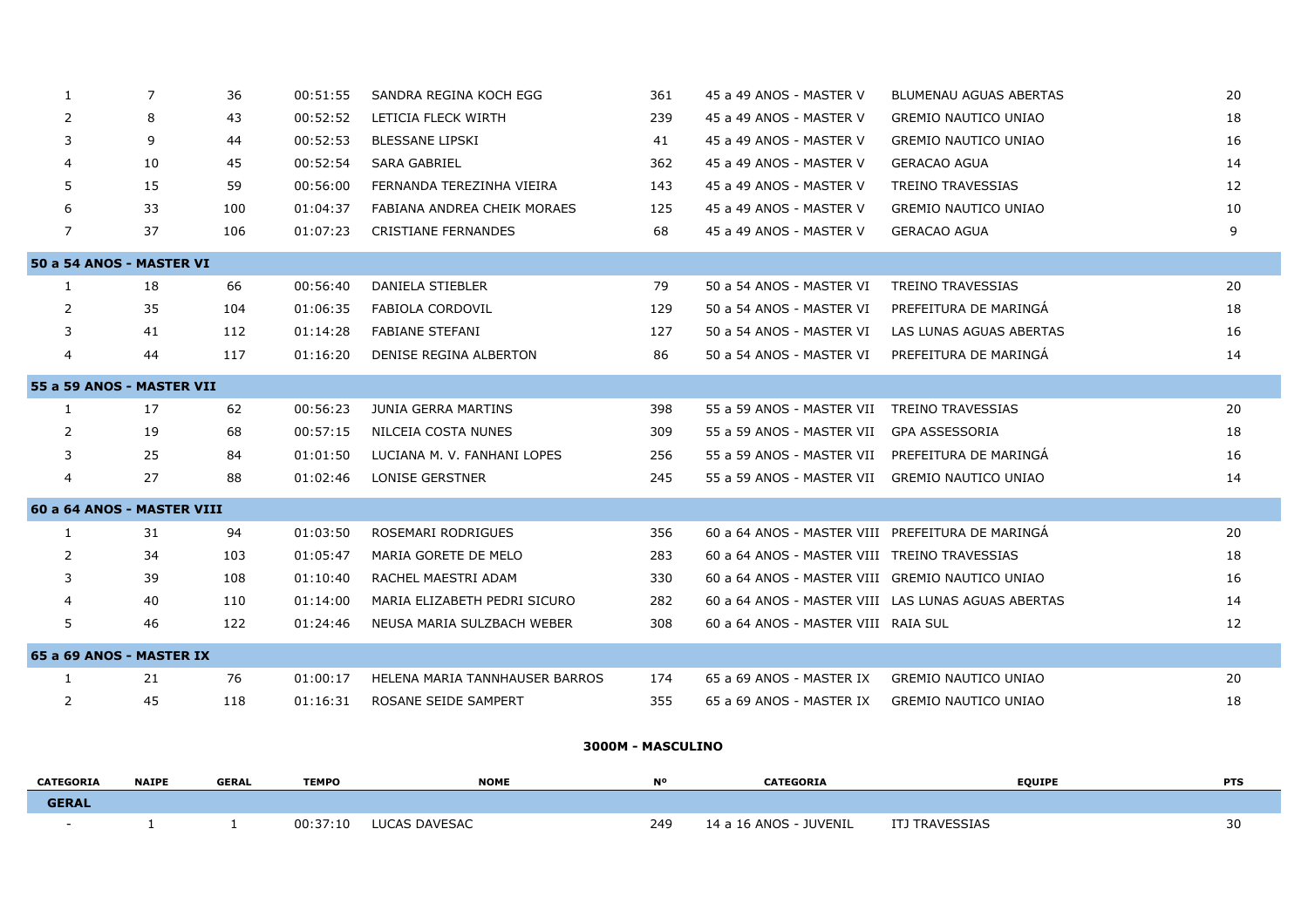|                | 2                         | $\overline{2}$ | 00:37:41 | RONALDO KLUG JUNIOR               | 354 | 14 a 16 ANOS - JUVENIL                       | <b>JOINVILLE NATACAO</b>       | 28 |
|----------------|---------------------------|----------------|----------|-----------------------------------|-----|----------------------------------------------|--------------------------------|----|
|                | 3                         | 3              | 00:39:48 | LUIZ GUILHERME ANTONACCI GUGLIELM | 265 | 50 a 54 ANOS - MASTER VI                     | LIRA TENIS CLUBE               | 26 |
|                | $\overline{4}$            | $\overline{4}$ | 00:40:21 | <b>EDUARDO MARQUES</b>            | 107 | 45 a 49 ANOS - MASTER V                      | <b>GERACAO AGUA</b>            | 24 |
|                | 5                         | 5              | 00:40:25 | MARCELO DE OLIVEIRA PINTO         | 273 | 40 a 44 ANOS - MASTER IV                     | UNOESC/JOAÇABA                 | 22 |
|                | 10 a 13 ANOS - INFANTIL   |                |          |                                   |     |                                              |                                |    |
| $\mathbf{1}$   | 12                        | 14             | 00:45:36 | HARIEL RAMADAN MOHAMED            | 173 | 10 a 13 ANOS - INFANTIL                      | ITAMIRIM / NOVOS CIELOS        | 20 |
|                | 17 a 19 ANOS - JUNIOR     |                |          |                                   |     |                                              |                                |    |
| 1              | $\overline{7}$            | $\overline{7}$ | 00:41:18 | CRISTIANO AGLICERIO PEREIRA       | 69  | 17 a 19 ANOS - JUNIOR                        | ITAMIRIM / NOVOS CIELOS        | 20 |
| 2              | 15                        | 17             | 00:47:38 | VITOR ASSMANN CASTRO              | 391 | 17 a 19 ANOS - JUNIOR                        | <b>GERACAO AGUA</b>            | 18 |
| 3              | 23                        | 27             | 00:49:29 | KAUA ANTUNES FIORAVANTE BASTOS    | 225 | 17 a 19 ANOS - JUNIOR                        | CAIXEIROS VIAJANTES            | 16 |
| 4              | 28                        | 34             | 00:51:31 | PEDRO MANOEL MOREIRA DA SILVA     | 326 | 17 a 19 ANOS - JUNIOR                        | ACAD. PEIXINHO AZUL            | 14 |
|                | 20 a 24 ANOS - SENIOR     |                |          |                                   |     |                                              |                                |    |
| $\mathbf{1}$   | 41                        | 54             | 00:55:25 | GABRIEL RESUN GOMES DA SILVA      | 153 | 20 a 24 ANOS - SENIOR                        | PAULA RAMOS ESPORTE CLUBE      | 20 |
| 2              | 65                        | 96             | 01:04:16 | WILLIAM DIETER FRANK              | 395 | 20 a 24 ANOS - SENIOR                        | <b>SEM EQUIPE</b>              | 18 |
|                | 25 a 29 ANOS - MASTER I   |                |          |                                   |     |                                              |                                |    |
| $\mathbf{1}$   | 38                        | 49             | 00:53:38 | <b>IAGO HOFFMANN CORREA</b>       | 182 | 25 a 29 ANOS - MASTER I                      | PREFEITURA DE MARINGÁ          | 20 |
| 2              | 52                        | 71             | 00:58:13 | ROBERTO NAVARRO KOEPSEL           | 347 | 25 a 29 ANOS - MASTER I                      | PREFEITURA DE MARINGA          | 18 |
|                | 30 a 34 ANOS - MASTER II  |                |          |                                   |     |                                              |                                |    |
| $\mathbf{1}$   | 11                        | 13             | 00:45:32 | YURI WOJCIECHOWSKI                | 397 | 30 a 34 ANOS - MASTER II                     | POWER ASS. ESPORTIVA           | 20 |
| $\overline{2}$ | 27                        | 33             | 00:51:29 | LUCAS DIEGO CORDEIRO              | 250 | 30 a 34 ANOS - MASTER II                     | CORPO DE BOMBEIROS PARANA      | 18 |
| 3              | 36                        | 46             | 00:53:13 | EVANDRO FERNANDES DIAS            | 122 | 30 a 34 ANOS - MASTER II                     | PREFEITURA DE MARINGA          | 16 |
| 4              | 45                        | 60             | 00:56:10 | WESLEY PARÉ GONÇALVES DOS SANTOS  | 394 | 30 a 34 ANOS - MASTER II                     | AQUATICOS / R&M ASS. ESPORTIVA | 14 |
| 5              | 49                        | 67             | 00:57:08 | TIAGO JUNIOR DOS SANTOS           | 379 | 30 a 34 ANOS - MASTER II                     | PREFEITURA DE MARINGA          | 12 |
| 6              | 60                        | 86             | 01:02:34 | EDUARDO CORREIA PINTO             | 102 | 30 a 34 ANOS - MASTER II                     | <b>TRUPE</b>                   | 10 |
| 7              | 67                        | 99             | 01:04:33 | THIAGO VIDEIRO SCHMITT            | 378 | 30 a 34 ANOS - MASTER II                     | SEM EQUIPE                     | 9  |
| 8              | 68                        | 101            | 01:05:16 | MARTIN ERRO ZUGARRAMURDI          | 290 | 30 a 34 ANOS - MASTER II                     | <b>TREINO TRAVESSIAS</b>       | 8  |
| 9              | 74                        | 119            | 01:16:48 | <b>JULIO CESAR FRANTZ</b>         | 219 | 30 a 34 ANOS - MASTER II                     | <b>FRANTZ</b>                  | 7  |
|                | 35 a 39 ANOS - MASTER III |                |          |                                   |     |                                              |                                |    |
| $\mathbf{1}$   | 17                        | 20             | 00:48:55 | DIEGO THETINSKI RODRIGUES         | 90  | 35 a 39 ANOS - MASTER III                    | <b>GERACAO AGUA</b>            | 20 |
| 2              | 18                        | 21             | 00:49:02 | <b>LEONARDO RISTOW</b>            | 236 | 35 a 39 ANOS - MASTER III LEO RISTOW NATAÇÃO |                                | 18 |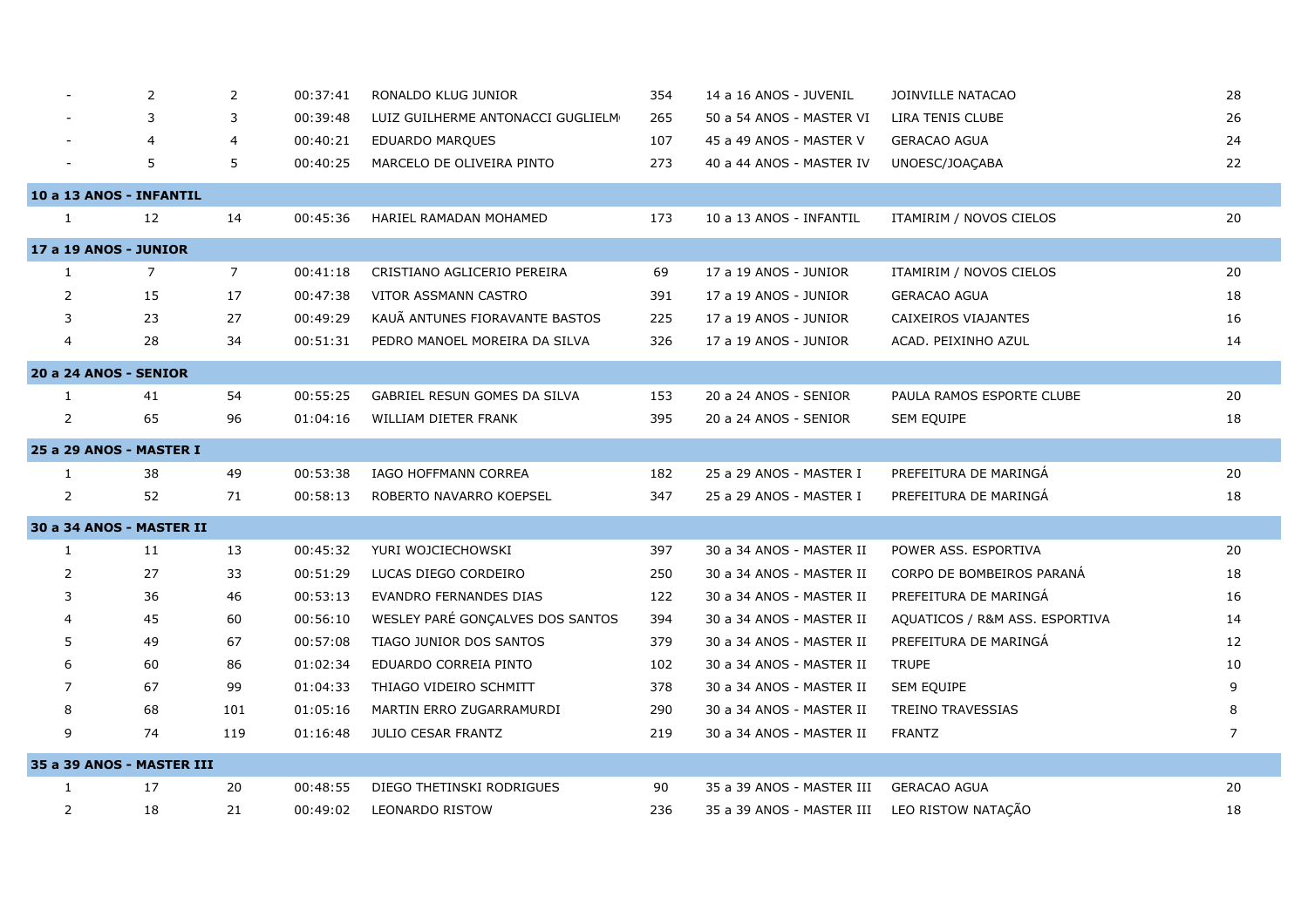| 3              | 20                       | 23  | 00:49:10 | ALEX SNEIDER IABRUDE               | 8   | 35 a 39 ANOS - MASTER III | <b>TREINO TRAVESSIAS</b>                | 16             |
|----------------|--------------------------|-----|----------|------------------------------------|-----|---------------------------|-----------------------------------------|----------------|
|                | 34                       | 41  | 00:52:44 | ANDRE CASTOLDI BORTOLINI           | 23  | 35 a 39 ANOS - MASTER III | <b>GERACAO AGUA</b>                     | 14             |
| 5              | 51                       | 70  | 00:57:50 | ÉDILER CARDOSO GONÇALVES           | 97  | 35 a 39 ANOS - MASTER III | ATN TUBARAO / CLUBE DE CAMPO            | 12             |
| 6              | 59                       | 82  | 01:01:28 | <b>SAMUEL IAHN</b>                 | 360 | 35 a 39 ANOS - MASTER III | IRONMIND ASS. ESPORTIVA                 | 10             |
| $\overline{7}$ | 62                       | 89  | 01:02:47 | <b>FERNANDO SAMPERT</b>            | 146 | 35 a 39 ANOS - MASTER III | <b>GREMIO NAUTICO UNIAO</b>             | 9              |
| 8              | 66                       | 98  | 01:04:30 | EDUARDO FOGAÇA                     | 106 | 35 a 39 ANOS - MASTER III | TREINO TRAVESSIAS                       | 8              |
| 9              | 77                       | 123 | 01:29:50 | FERNANDO MACCARINI ROSSA           | 145 | 35 a 39 ANOS - MASTER III | <b>SEM EQUIPE</b>                       | $\overline{7}$ |
|                | 40 a 44 ANOS - MASTER IV |     |          |                                    |     |                           |                                         |                |
| $\mathbf{1}$   | 6                        | 6   | 00:41:14 | <b>GUSTAVO VOLKART</b>             | 172 | 40 a 44 ANOS - MASTER IV  | ASSOCIAÇÃO LEOPOLDINA JUVENIL           | 20             |
| 2              | 8                        | 8   | 00:41:19 | HENRIQUE NASCIMENTO ABIB           | 180 | 40 a 44 ANOS - MASTER IV  | PERSONAL IMBITUBA                       | 18             |
| 3              | 10                       | 12  | 00:44:58 | GUILHERME WOLFFENBÜTTEL MARIATH    | 164 | 40 a 44 ANOS - MASTER IV  | <b>TREINO TRAVESSIAS</b>                | 16             |
| $\overline{4}$ | 22                       | 25  | 00:49:12 | FERNANDO GOMES BECHER              | 144 | 40 a 44 ANOS - MASTER IV  | <b>BRABUS PORTO BELO</b>                | 14             |
| 5              | 24                       | 28  | 00:49:51 | <b>GUSTAVO RICARDO SCHUTZ</b>      | 170 | 40 a 44 ANOS - MASTER IV  | POWER ASS. ESPORTIVA                    | 12             |
| 6              | 30                       | 37  | 00:51:57 | ERICO PAULO RAMOS                  | 118 | 40 a 44 ANOS - MASTER IV  | PREFEITURA DE MARINGA                   | 10             |
| $\overline{7}$ | 31                       | 38  | 00:52:09 | LEANDRO DE MARCO DOMINGUES         | 232 | 40 a 44 ANOS - MASTER IV  | <b>GERACAO AGUA</b>                     | 9              |
| 8              | 44                       | 58  | 00:55:51 | VITOR ALEXNDRE ZILZ                | 390 | 40 a 44 ANOS - MASTER IV  | GANA/ELASE                              | 8              |
| 9              | 46                       | 63  | 00:56:23 | RAMAO VIEIRA VIECILLI              | 336 | 40 a 44 ANOS - MASTER IV  | <b>BRABUS PORTO BELO</b>                | 7              |
| 10             | 47                       | 64  | 00:56:30 | EVERTON ALEXANDRE THOME SANCHEZ    | 124 | 40 a 44 ANOS - MASTER IV  | PREFEITURA DE MARINGA                   |                |
| 11             | 48                       | 65  | 00:56:35 | HENRIQUE GERHARD                   | 179 | 40 a 44 ANOS - MASTER IV  | <b>GREMIO ATIRADORES</b>                |                |
| 12             | 61                       | 87  | 01:02:45 | ELIANDRO DE JESUS GORSK            | 109 | 40 a 44 ANOS - MASTER IV  | PREFEITURA DE MARINGA                   |                |
|                | 45 a 49 ANOS - MASTER V  |     |          |                                    |     |                           |                                         |                |
| 1              | 9                        | 11  | 00:43:55 | JAMES ZOSCHKE                      | 194 | 45 a 49 ANOS - MASTER V   | POWER ASS. ESPORTIVA                    | 20             |
| 2              | 14                       | 16  | 00:47:37 | ALEXANDRE GUERRA                   | 11  | 45 a 49 ANOS - MASTER V   | APAN CONCÓRDIA/MARLEY SAÚDE E PERFORMAN | 18             |
| 3              | 19                       | 22  | 00:49:07 | MICAEL RAMALHO MENDES              | 299 | 45 a 49 ANOS - MASTER V   | <b>GERACAO AGUA</b>                     | 16             |
| 4              | 32                       | 39  | 00:52:42 | RENATO ARANHA DE ARAUJO            | 401 | 45 a 49 ANOS - MASTER V   | <b>TREINO TRAVESSIAS</b>                | 14             |
| 5              | 39                       | 51  | 00:54:13 | RAFAEL FREITAS PADILHA             | 332 | 45 a 49 ANOS - MASTER V   | ACAD. PEIXINHO AZUL                     | 12             |
| 6              | 40                       | 52  | 00:54:33 | JULIANO TEJADA DE ALMEIDA          | 218 | 45 a 49 ANOS - MASTER V   | ACAD. SPLAH BLUMENAU                    | 10             |
| 7              | 50                       | 69  | 00:57:26 | DANIEL SEARA SCHLICHTING           | 76  | 45 a 49 ANOS - MASTER V   | POWER ASS. ESPORTIVA                    | 9              |
| 8              | 54                       | 73  | 00:58:53 | FRANCISCO JOSE MARSHALL DA MATTA E | 149 | 45 a 49 ANOS - MASTER V   | <b>TREINO TRAVESSIAS</b>                | 8              |
|                | 50 a 54 ANOS - MASTER VI |     |          |                                    |     |                           |                                         |                |
| 1              | 16                       | 19  | 00:48:35 | CYRO CASTRO JUNIOR                 | 73  | 50 a 54 ANOS - MASTER VI  | <b>GERACAO AGUA</b>                     | 20             |